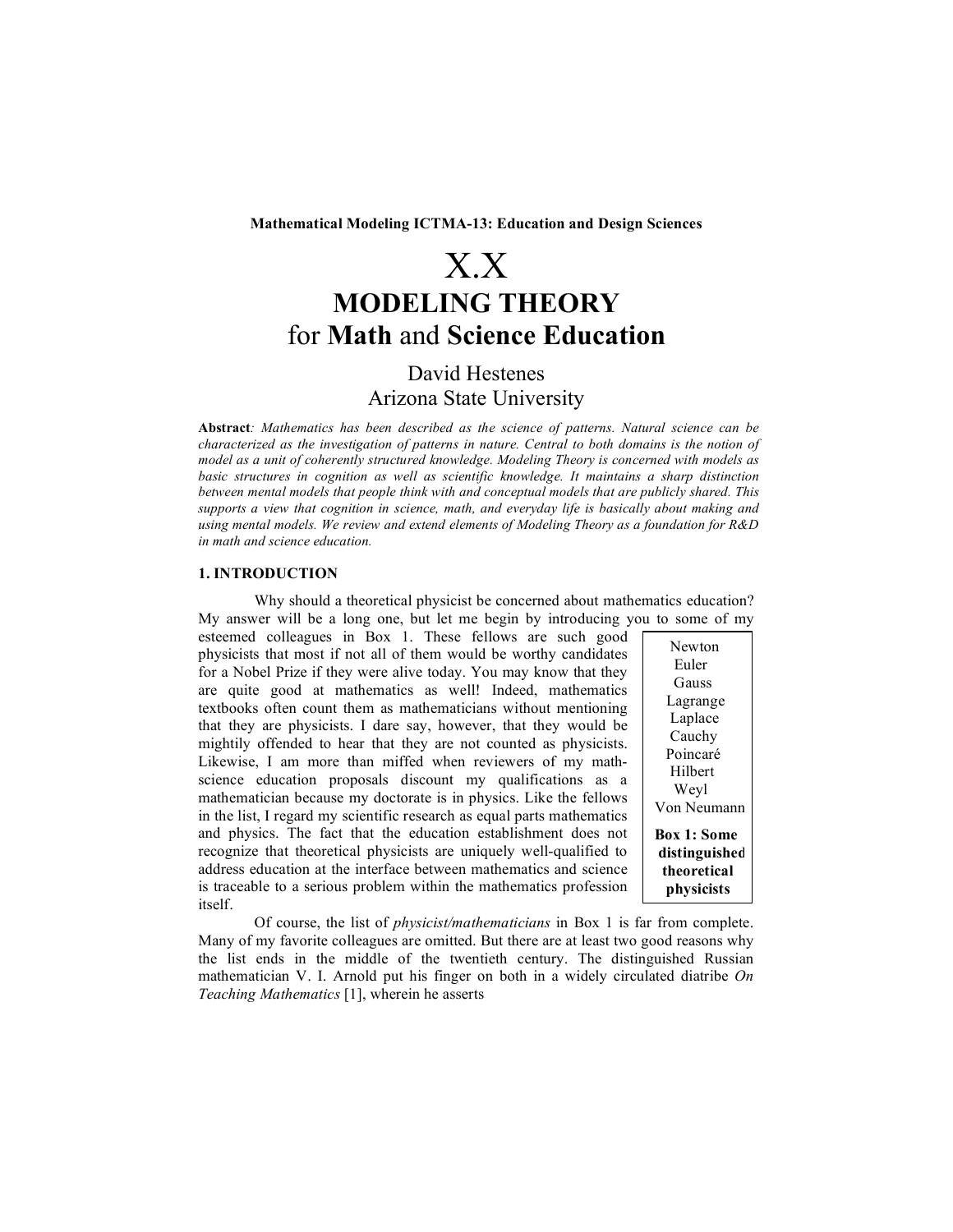"Mathematics is a part of physics. Physics is an experimental science, a part of natural science. Mathematics is the part of physics where experiments are cheap. "

 "In the middle of the 20th century it was attempted to divide physics and mathematics. The consequences turned out to be catastrophic. Whole generations of mathematicians grew up without knowing half of their science and, of course in total ignorance of other sciences."

*Mathematician-cum-historian* Morris Kline has thoroughly documented "the disastrous divorce" of the mathematics profession from physics, which began in the latter part of the nineteenth century [2]. He estimated that, by 1980, eighty percent of active mathematicians were ignorant of science and perfectly happy to remain that way.

The divorce is thus an incontrovertible fact, but how disastrous can it be if only a minority of mathematicians like Arnold and Kline are alarmed? Isn't it a natural consequence of necessary specialization in an increasingly complex society? And isn't Arnold's claim of intimacy between math and physics merely a personal opinion? Surely the majority of mathematicians believe that mathematics is a completely autonomous discipline.

I claim that the answer to all these questions is a resounding NO! Indeed, *I submit that the single most serious deficiency in U.S. math education is the divorce of mathematics from physics* in the education of mathematicians, in the training of math teachers, in the structure of the  $K-12$   $(-16-20)$  curriculum. Moreover, this is not a simple deficiency in the breadth of education; it is a fundamental problem in conceptual learning and cognition. I claim that *cognitive processes for understanding math and physics are intimately linked and fundamentally the same*! Indeed, I claim that *Physics is cognitively basic to quantitative science in all domains!!*

Before delving into the deep cognitive issues, let us note some obvious academic consequences of the math/physics divorce. Training in mathematics is essential for all physicists, amounting to the equivalent of a dual major in mathematics for theoretical physicists. But math courses have become increasingly irrelevant to physics, so physics departments offer their own courses in "Methods of mathematical physics" at both graduate and undergraduate levels, with additional courses in more specialized topics like group theory. One consequence is a narrowing of the physicist's appreciation of mathematics. But a far more serious consequence is the reduction in opportunity for math majors to learn about vital connections to physics. This continues through graduate school, so the typical math PhD is ill-prepared for work in applied mathematics. Some math departments have attempted to remedy this deficiency with courses in mathematical modeling, but mathematical modeling without science is like the Cheshire cat: form without content! This is one of the deep cognitive issues that we need to address.

*Far and away the most serious consequence of the math/physics divide is the deficient preparation of K-12 math teachers!* The neglect of geometry and excess of formalism that Arnold [1] deplores in the university math curriculum has propagated to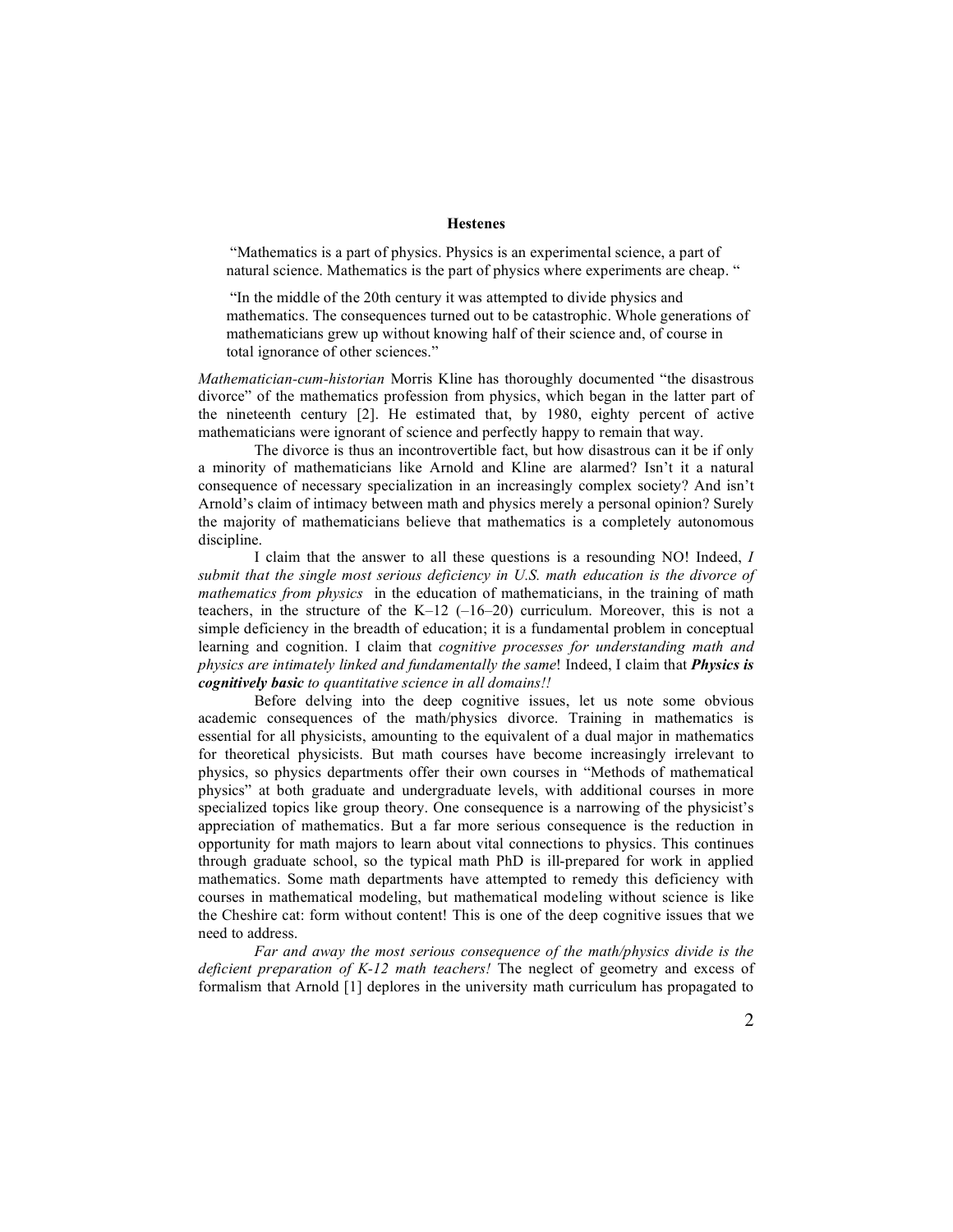teacher preparation. There is abundant evidence that most teachers see their job as teaching formal rules and algorithms. Few have even a minimal understanding of Newtonian physics, so most are inept at applying algebra and calculus even to simple problems of motion. Consequently, high school physics courses are forced to revisit the prerequisite math knowledge that students are supposed to bring from years of math instruction. As the math courses lack the intuitive base necessary for conceptual understanding, students are forced to rote learning, which has a short half-life, so their recollection of math has decayed to nearly to zero by the time they get to college.

I doubt that these crippling deficiencies in math education can be fully resolved without a "sea change" in the culture of mathematics. To drive such revolutionary change we need a coherent theory of mathematical learning and cognition supported by a substantial body of empirical evidence. My purpose here is to report on progress in that direction.

#### **2. ORIGINS OF MODELING THEORY**

I have been investigating the epistemology of science and mathematics across the full range of academic disciplines for half a century. As that may sound implausible, let me describe the unusual initial conditions that got me started.

My father was an accomplished mathematician who helped organize American mathematicians to support the war effort in WWII. Consequently, he got to know mathematicians across the country on a first name basis. That served him well when, shortly after the war, he was wooed from the University of Chicago to build a first rank math department at UCLA. He was also appointed director of the Institute for Numerical Analysis (INA), where the National Bureau of Standards installed the first electronic computer in western United States. With a solid background in "pure mathematics" (Calculus of Variations), he blossomed then into a pioneer in the fledgling fields of Control Theory and Numerical Analysis, for which he was posthumously inducted into the Hall of Fame for Engineering, Science and Technology (HOFEST). The wellfunded, vigorous research activity at the INA and the rapid emergence of the UCLA math department attracted a steady stream of distinguished mathematicians from around the world, for which my father was usually the host. He was at the acme of his career when I entered graduate school in 1956.

My undergraduate major in philosophy introduced me to the great conundrums of epistemology, and I was inspired by Bertrand Russell to switch to physics in search of answers. When I started graduate school, my father found me an office in the INA where I was surrounded by a whirlwind of excited activity about the beginnings of Computer Science and Artificial Intelligence. That prepared me to follow the evolution of both those fields throughout my career, though my main efforts were concentrated on physics and mathematics. By my third year I hit upon "Geometric Algebra" as the central theme of my scientific research. That induced me to reject Russell's logicist view of mathematics and sharpened my insight and interest in epistemological and cognitive foundations. Throughout my graduate years in physics I spent most of my time in the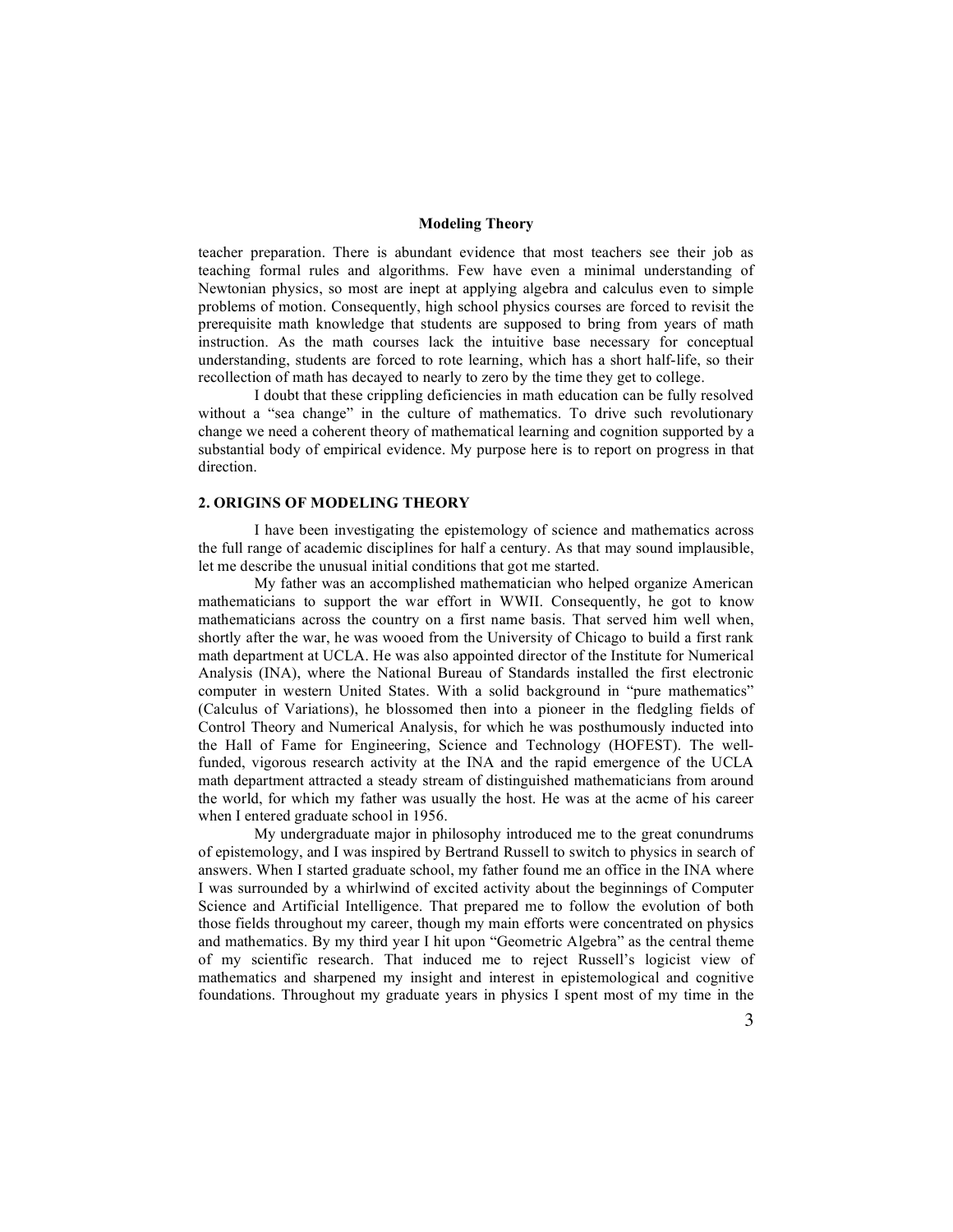math department where I imbibed the culture of mathematics. This strong association with mathematics continued throughout my career in physics, anchored by relations with my father.

My diverse interests in cognitive science and theoretical physics converged in the 1980's when I got embroiled in problems of improving introductory physics instruction. Like any confirmed theoretician, I framed the problems in the context of developing a theory with testable empirical consequences. Largely from my own experience as a scientist I identified scientific models and modeling as the core of scientific knowledge and practice, and I proceeded to incorporate it into the design of physics instruction with the help of brilliant graduate students Ibrahim Halloun and Malcolm Wells. Thus began a program of educational R&D guided by an evolving research perspective that I called **Modeling Theory** in a 1987 paper. That program has continued to evolve beyond all my expectations. An up-to-date review of Modeling Theory is available in a recent paper [3]. The present paper is a continuation of [3], introducing new material with only enough duplication to make it reasonably selfcontained. Therefore, it contains many gaps, some of which can be filled by consulting [3], and others that I hope will stimulate original research. For Modeling Theory is an enormous enterprise that amounts to a thematic approach to the whole of cognitive

science. The best we can do here is sample the major themes.

As schematized in Figure 1, research on Modeling Theory has developed along two complementary strands. The strand on the right investigates *scientific models and modeling practices* that are explicit and observable. It provides *a window to structure and process in scientific and mathematical thinking* that we aim to peek through. That involves us with the strand on the left, which will be our main concern.



You may ask, *"Why should one adopt a model-centered epistemology of science?"* There are three good reasons:

- 1. Theoretical: Models are **basic units of coherently structured knowledge,** from which one can make *logical inferences, predictions, explanations, plans and designs.* One cannot make inferences from isolated facts or theoretical principles. A model can serve as inferential tool for the kind of structure it embodies.
- 2. Empirical: Models can be **directly compared with physical things and processes**. A theoretical hypothesis or general principle cannot be tested empirically except through incorporation in a model. Empirical data is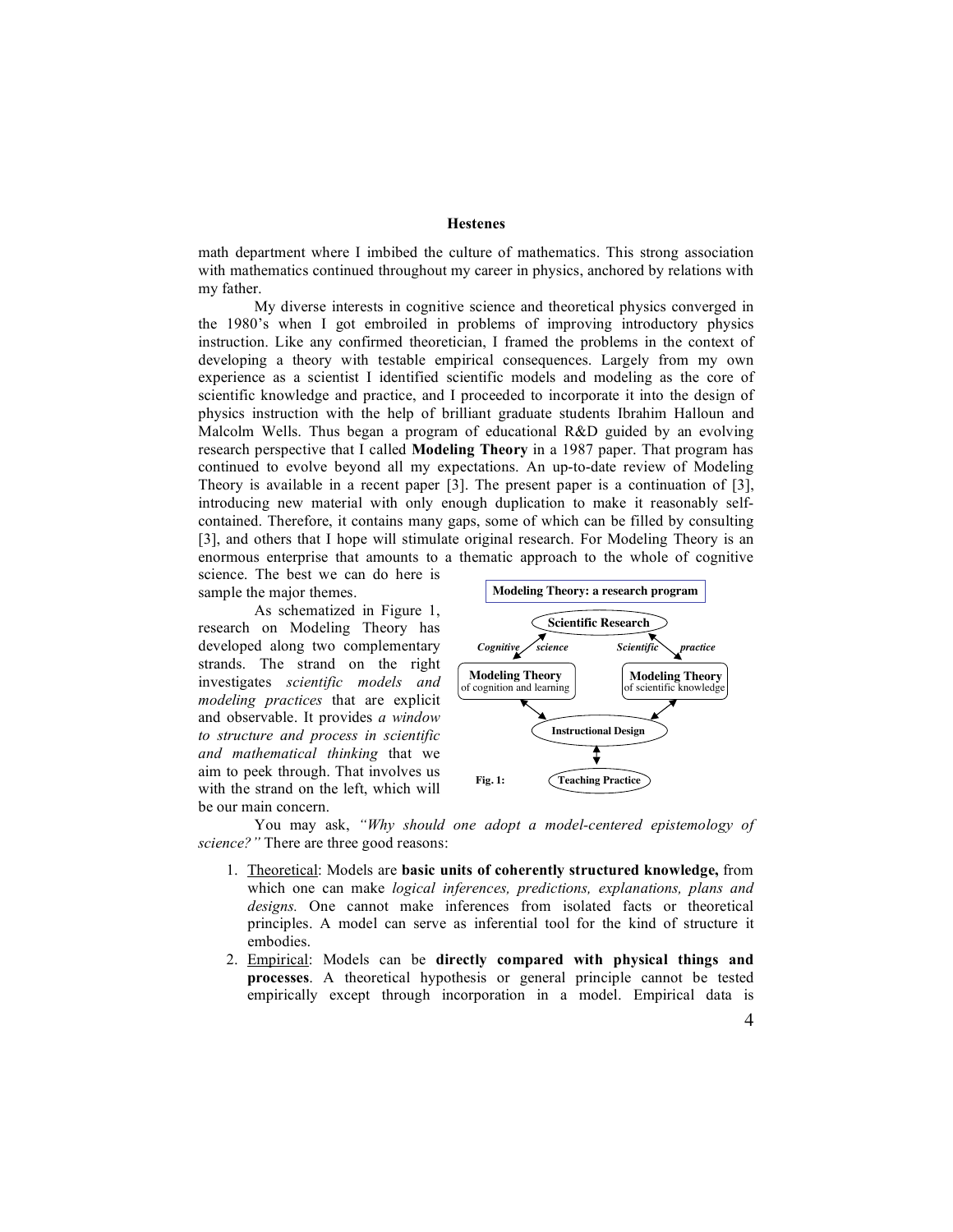meaningless without interpretation supplied by a model.

3. Cognitive: Model structure is concretely **embodied in physical intuition,** where it serves as an element of *physical understanding.*

The third reason is based on the Modeling Theory of cognition set forth in this paper.

#### **3. MODELS AND CONCEPTS**

The term *model* is usually used informally (hence ambiguously), but to make crucial theoretical distinctions we need precise definitions. Although I have discussed this issue at length before [3], it is so important that I revisit it with a slightly different slant. I favor the following general definition:

#### A **model** is a **representation of structure** in a given **system**.

A *system* is a set of related *objects*, which may be real or imaginary, physical or mental, simple or composite. The *structure* of a system is a set of relations among its objects. The system itself is called the *referent* of the model.

We often identify the model with its *representation* in a concrete inscription of words, symbols or figures (such as graphs, diagrams or sketches). But it must not be

forgotten that the inscription is supplemented by a system of (mostly tacit) rules and conventions for encoding model structure. As depicted in Figure 2, I use the term *symbolic form* for the triad of elements defining a model. I chose the term deliberately to suggest association with the great work on symbolic forms by philosopher Ernst Cassirer [4].



**Fig. 2:** Symbolic form of a model

We are especially interested in scientific models, for which I have often used the definition:

A (scientific) **model** is a **representation of structure** in a physical system or process.

This differs from the general definition only in emphasis and scope. Its scope is limited by assuming that the objects in a physical system are physical *things*. Nevertheless, the definition applies to all the sciences (including biology and social sciences). Models in the various sciences differ in the *kinds of structure* that they attribute to systems. The term *process* is included in the definition only for emphasis; it refers to a change in the structure of a system. Thus a *process model* is an abstraction of structural change from a more complete model including objects in the system.

In most discussions of scientific models the crucial role of structure is overlooked or addressed only incidentally. In Modeling Theory *structure is central* to the concept of model. The *structure* of a system (hence structure in its model) is defined as a *set of relations* among the objects in the system (hence among parts in the model).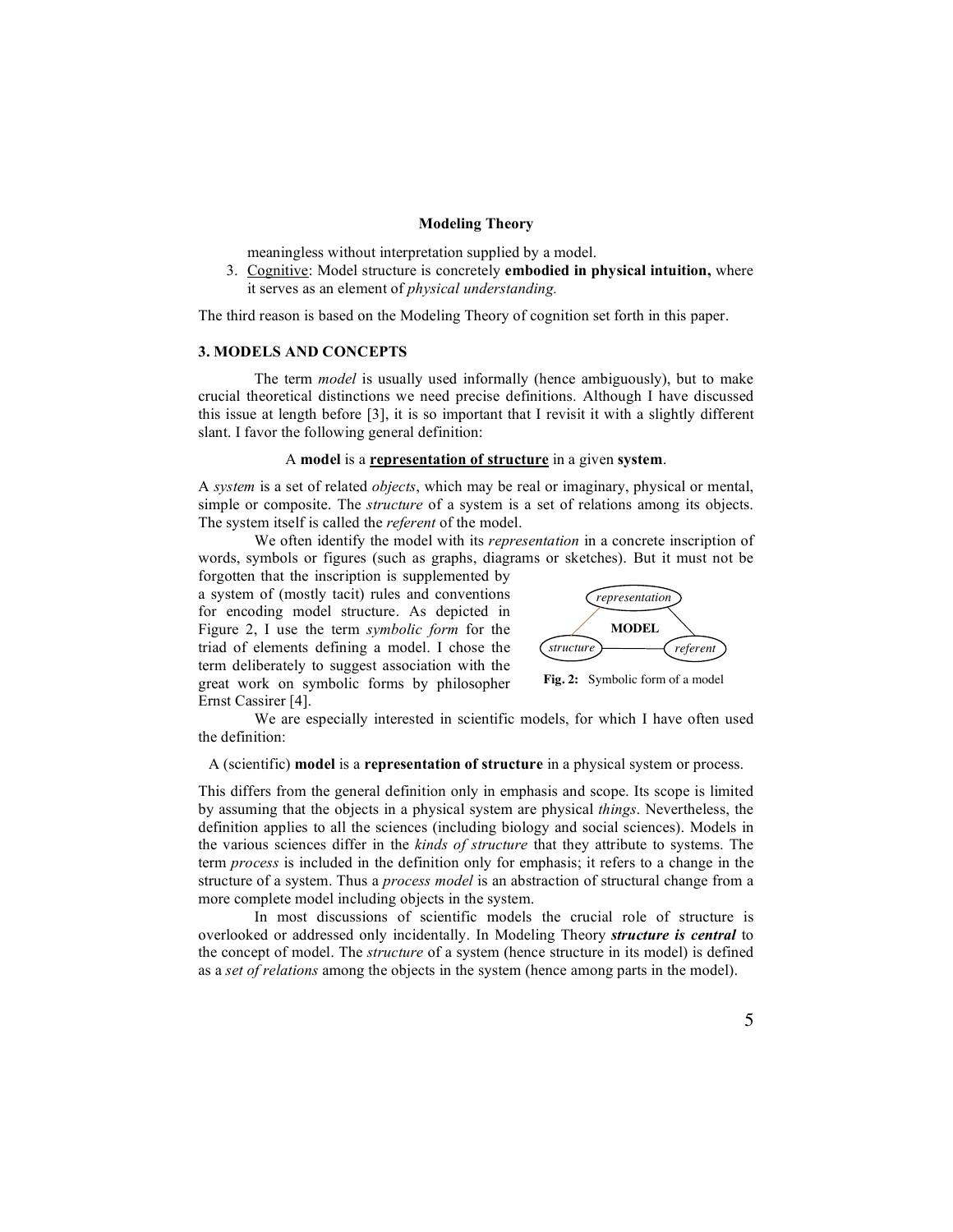#### **Universal structure types:**

From studying a wide variety of examples, I have concluded that **five types of structure suffice** to characterize any scientific model. As this seems to be an important empirical fact, a brief description of each type is in order here.

- **Systemic structure:** Its representation specifies (a) *composition* of the system (b) *links* among the parts (individual objects), (c) links to *external agents* (objects in the environment). A diagrammatic representation is usually best (with objects represented by nodes and links represented by connecting lines) because it provides a wholistic image of the entire structure. Examples: electric circuit diagrams, organization charts, family trees.
- **Geometric structure:** specifies (a) *configuration* (geometric relations among the parts), (b) *location* (position with respect to a reference frame)
- **Object structure:** *intrinsic properties* of the parts. For example, mass and charge if the objects are material things, or *roles* if the objects are *agents* with complex behaviors. The objects may themselves be systems (such as atoms composed of electrons and nuclei), but their internal structure is not represented in the model, though it may be reflected in the attributed properties.
- **Interaction structure:** properties of the links (typically *causal* interactions). Usually represented as binary relations on object pairs. Examples of interactions: forces (momentum exchange), transport of materials in any form, information exchange.
- **Temporal (event) structure:** *temporal change in the state* of the system. Change in position (motion) is the most fundamental kind of change, as it provides the basic measure of time. Measurement theory specifies how to quantify the properties of a system into property variables. The state of a system is a set of values for its property variables (at a given time). Temporal change can be represented *descriptively* (as in graphs), or *dynamically* (by equations of motion or conservation laws).

Optimal precision in definition and analysis of structure is supplied by **mathematics, the science of structure.** This agrees with the usual notion of a *mathematical model* as a representation in terms of mathematical symbols.

Now, here is a **perplexing question** that bothered me for decades: If the meaning of a scientific model derives from its physical interpretation, *from whence comes the meaning of a mathematical model*? Mathematical models are **abstract**, which means they have **no physical referent!** 

It dawned on me during the last decade that the emerging field of **cognitive linguistics** provides a **revolutionary answer**. Cognitive linguistics has revolutionized the field of semantics by maintaining that the actual *referents of language are mental*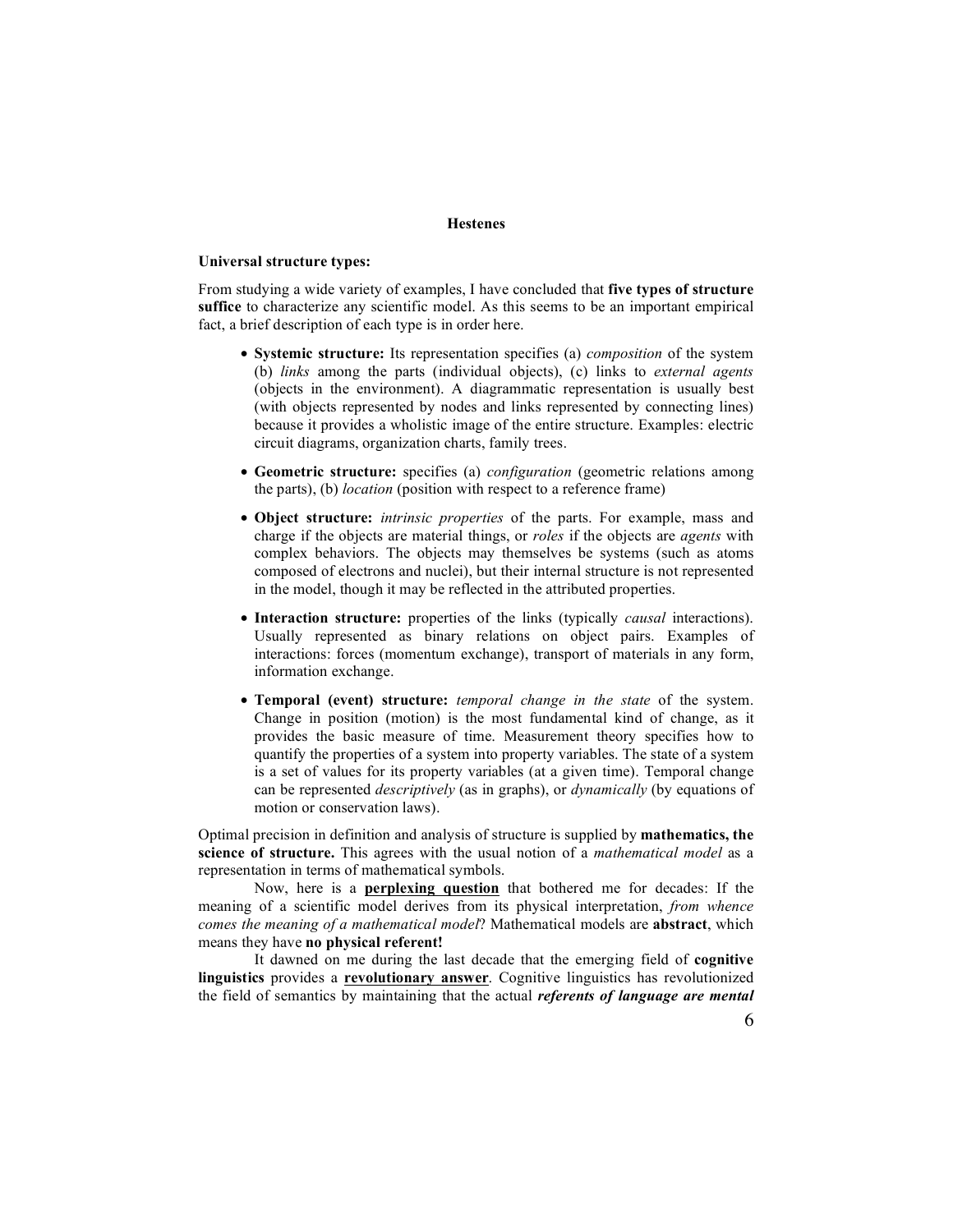*models* in the mind rather than concrete objects in an external world. It follows that, if mathematics is "the language of science," then the *referents of mathematical models must be mental models.* Likewise, *the proper referents of scientific models must be mental models of physical situations*, which are only indirectly related to real physical systems through data, observation and experiment.

This implies a common cognitive foundation for math, science and language: Just as science is about making and using objective models of real things and events, so cognition (in mathematics and science as well as everyday life) is about making and manipulating mental models of imaginary objects and events!

Let me sum up this revolution in semantics with a modified definition:

#### A **conceptual model** is a **representation of structure** in a **mental model.**

As before, the representation in a conceptual model is a concrete inscription that encodes structure in the referent. However, we make no commitment as to what the structure of a mental may represent. Henceforth, scientific and mathematical models are to be regarded as conceptual models. But the referent of a conceptual model is always a mental model, so its structure in the mind is inaccessible to direct observation. How, then, can this be an advance in Modeling Theory?

The answer is: It enables transfer from a Modeling Theory of scientific knowledge to a Modeling Theory of cognition in science and mathematics. Much is known about the structure of scientific models. We seek to solve the inverse problem of inferring the structure of mental models from the objective structure of scientific representations. If that seems like an impossible task, note that it is commonplace to infer thoughts in other minds from social interaction. Can we not make stronger inferences with the full resources of science? Here we have a modeling approach to the theory of cognition, so we can draw on the whole corpus of results in cognitive science for support and critique. I will not duplicate my previous reference to that enormous literature [3]. However, I should emphasize the special relevance of cognitive linguistics and point out that two recent introductions to the field [5, 6] provide a comprehensive overview that was difficult to put together only a few years ago.

Let me now propose the **First Principle for a Modeling Theory of Cognition:**

**I.** *Cognition is basically about making and manipulating mental models.*

I call this the **Primacy (of Models) Principle**, noting I have already tacitly invoked a variant of it for the Modeling Theory of scientific knowledge. Commitment to this principle might seem extreme, for I must admit that it is not to be found in the cognitive science literature from which I draw most of the supporting evidence. However, I contend that for a guiding research principle the standard is not that it is true but that it is *productive*, by which I mean that it leads to significant predictions that are empirically testable. Even if proved wrong, that would be quite an interesting result! In the meantime, we shall see that the primacy principle can carry us a long way.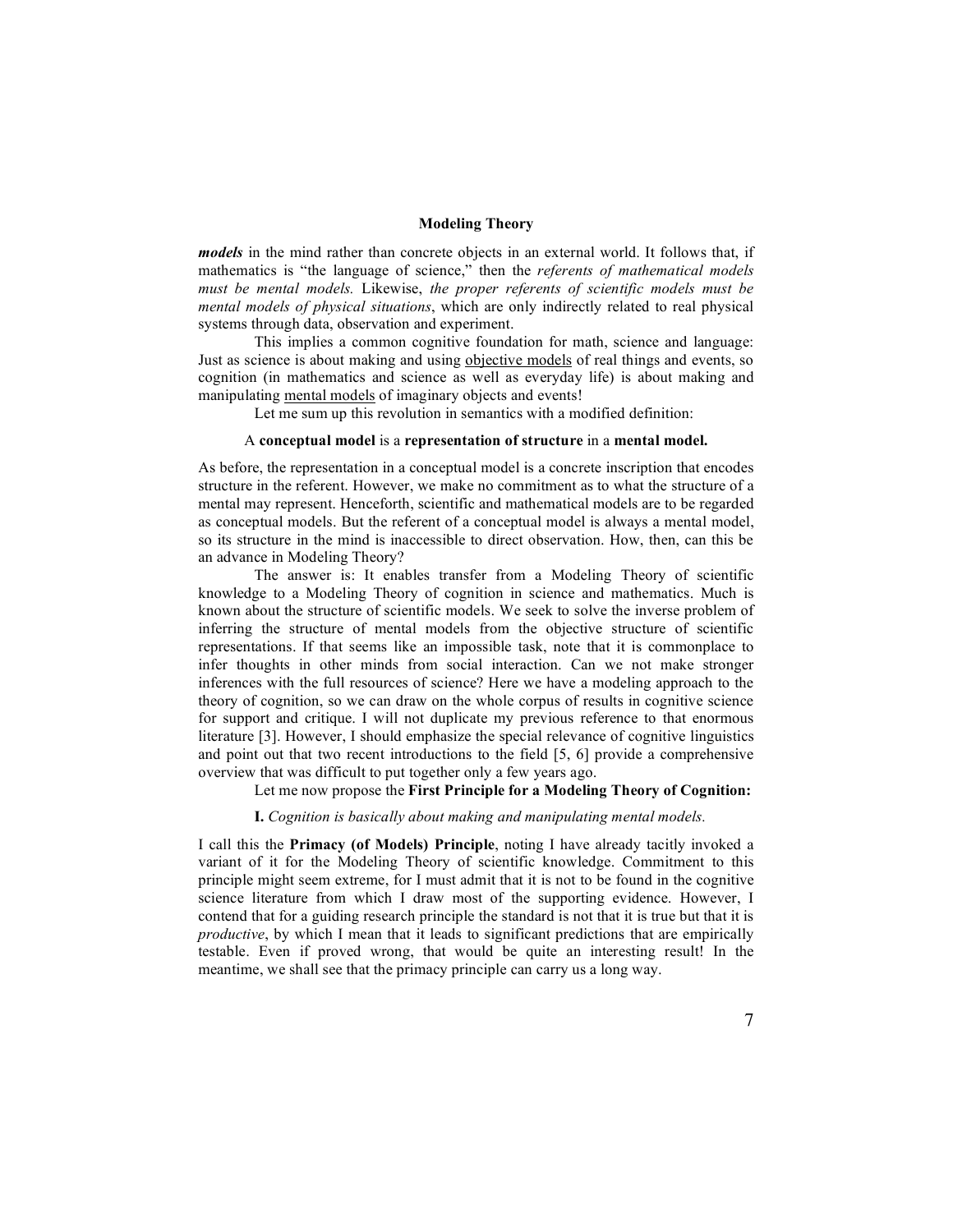For a start, the Primacy Principle helps sharpen the definition of a concept, as it implies that concepts must refer to mental models, at least indirectly. As done before [3], I define a *concept* as a **{form, meaning} pair** represented by a **symbol** (or assembly of symbols). In analogy to Fig. 2, I define the *symbolic form* of a concept as the triad in

Fig. 3. Much like a model, the *form* of a concept is its conceptual structure, including relations among its parts and its place within a conceptual system. The *meaning* of a concept is its relation to mental models. All this is close enough to the usual loose definition of "concept" to conform to common parlance. It provides then a foundation for a more rigorous analysis of important concepts.



**Fig. 3:** Symbolic form of a concept

We are now prepared to propose the **Second Principle for a Modeling Theory of Cognition:**

#### **II.** *Mental models possess five basic types of structure: systemic, geometric, descriptive, interactive, temporal.*

I call this the **Principle of Universal Forms,** where the forms are the five types of structure. Obviously, this is direct transfer to mental models of the structural types identified above for scientific models. Thus, it provides us immediately with a rich system of conjectures about mental models to investigate and amend if necessary. Moreover, it brings along a rich system of basic concepts involved in characterizing the forms.

Scholars will note strong similarity of the Universal Forms to Immanuel Kant's "Forms of Intuition" and "Pure Concepts of the Understanding (Categories)" [7]. This should not be surprising, since Kant engaged in a similar analysis of cognition with special attention to the mathematics and physics of his day. Kant proposes his Categories as a complete list of universal forms for logical inference. In Modeling Theory this should translate into universal forms for the *synthesis* (to use Kant's term) of mental models. A brief account of Kant's "transcendental" knowledge analysis is given below, but detailed comparison with Modeling Theory will not be attempted here. Today we have so much more factual information about the structure of science and cognition to guide and support our conjectures. Even so, the relevance of Kant's thinking to current cognitive science has been examined by Lakoff and Johnson [8].

The Universal Forms are also similar to semantic structures identified in cognitive linguistics, especially in the work of Leonard Talmy [5]. This is another rich area for comparative research that cannot be pursued here, though we shall touch on more ideas to throw into the mix.

Modeling Theory must ultimately account for the origins of structure in mental models and its elevation through the creation of symbolic forms into shareable concepts and conceptual systems. Let me comment on the second part of this ambitious research agenda. Taking for granted the existence of structured mental models in perceptual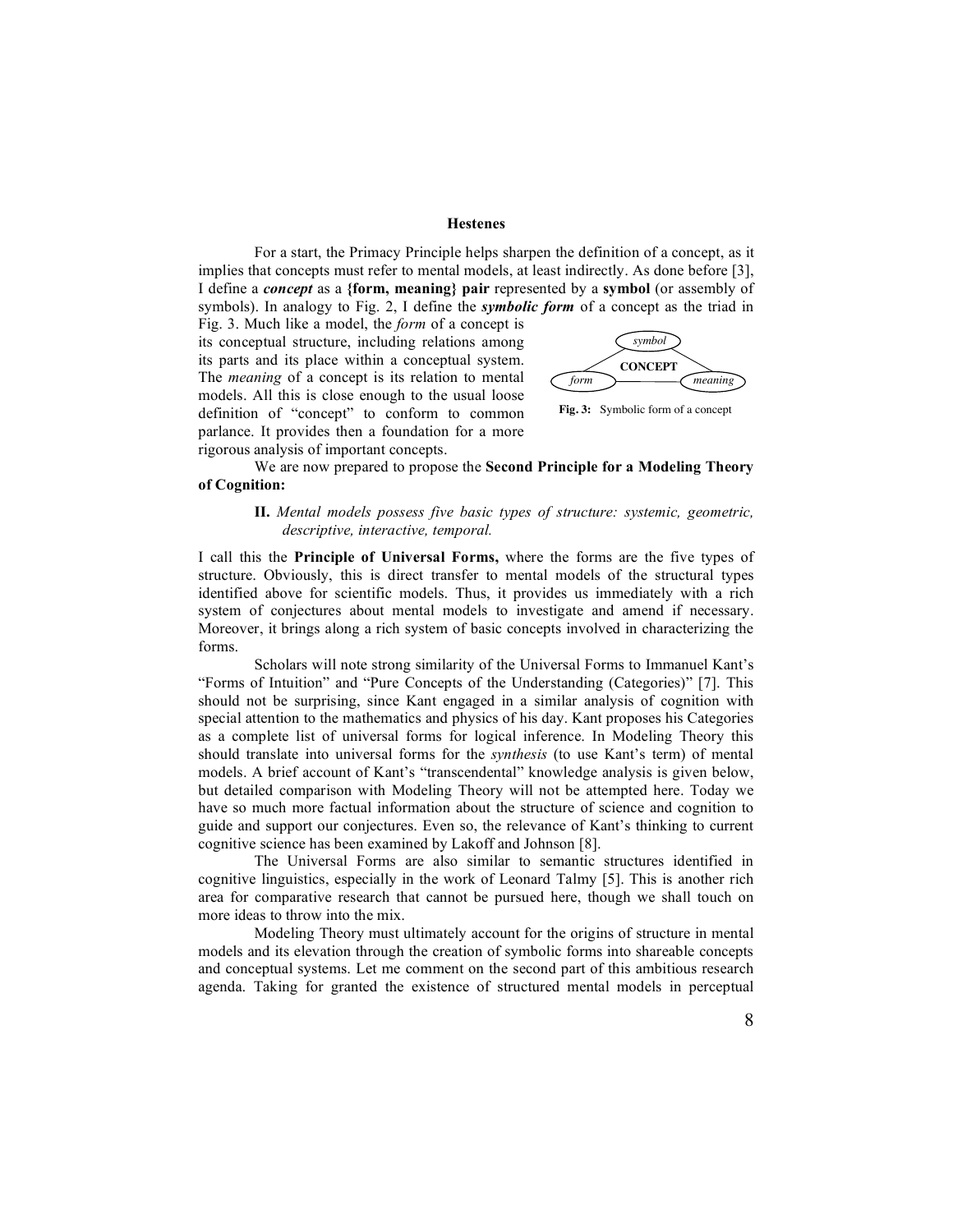experience, we posit the human ability to make distinctions with respect to similarities and differences in model structure as the basic mechanism for creating *category concepts*.

Cognitive research has established that there are two general types of category concepts, which I shall distinguish by the non-standard terms *implicit* and *explicit* to emphasize an important point. *Implicit concepts* are determined by their mental referents, that is, they *derive meaning* from a web of associations with one or more mental models. For example, the concept *dog* derives meaning from a stored mental image of a prototypical dog. Most category concepts in natural language are of this type [5], though my brief comments do not do justice to the subject. Implicit concepts could well be called *empirical concepts*, because their structures are built from experience in the mind of each individual.

In contrast to implicit concepts, which are grounded in private mental images, *explicit concepts are defined* by public representations. For explicit concepts, category membership is *defined by a set of necessary and sufficient conditions.* This is, of course, the classical concept of category that we inherited from Aristotle. It was only recently realized that ordinary (i.e. implicit) concepts are not of this type. Nevertheless, the crucial concepts of science and mathematics must be of the explicit type to qualify as objective knowledge.

#### **4. IMAGINATION AND INTUITION**

Modeling Theory provides a foundation for precise definitions of important concepts in cognitive psychology. Human imagination is one such concept, important and familiar to everyone, but elusive in cognitive science. Let us reinvigorate it here with a definition that embodies the First Principle of Modeling Theory:

#### **Imagination** is *the faculty for making and manipulating mental models.*

This squares well with a well-established line of research on *narrative and discourse comprehension*, which supports the view that the *linguistic function of words is to* activate, elaborate and modify mental models of objects and events in an imaginary unfolding scene [9]. We are most interested here in the thesis that the very same cognitive process is involved in thinking mathematics and physics. To sustain that thesis we must account for the unique features of cognition in the scientific domain.

Since the latter part of the nineteenth century, mathematicians and philosophers have vigorously debated the foundations of mathematics with no sign of consensus [10.] 2]. But all agree on a crucial role for *mathematical intuition*. Even the supreme formalist, David Hilbert, approvingly quoted Kant's famous aphorism: "All human knowledge begins with intuitions, thence passes to concepts and ends with ideas." Though mathematical intuition is never mentioned in formal publications, it often comes up in informal discussion among mathematicians, and subtle hints of its presence appear in choices of mathematical terms and symbols. Recently, however, Lakoff and Núñez [11] have dared to shine the light of cognitive science on the recesses of mathematical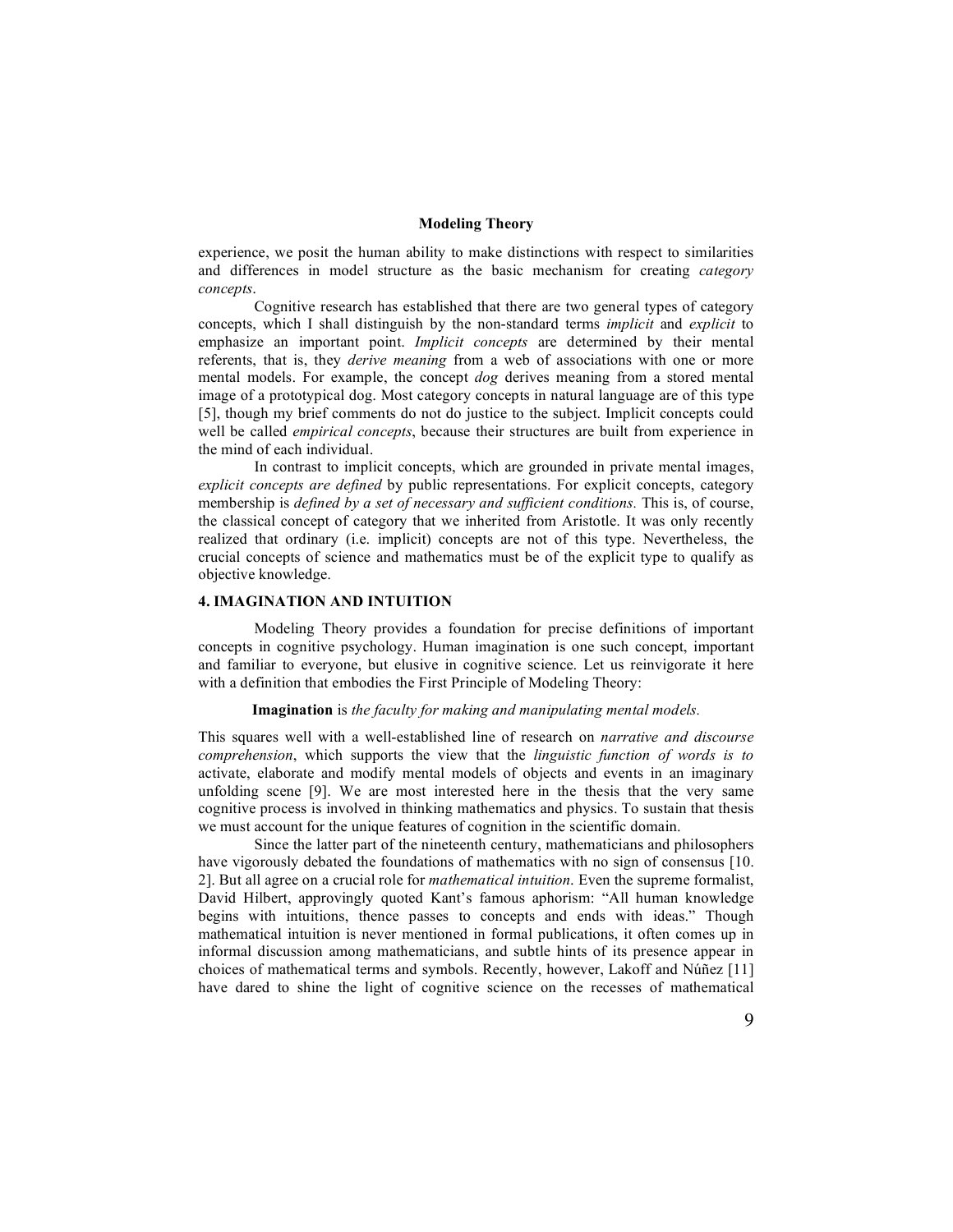thought. My aim is to do the same from the perspective of Modeling Theory.

*Physical intuition* is privately held in the same high regard by physicists that mathematicians attribute to *mathematical intuition.* I submit these two kinds intuition are merely two different ways to relate products of imagination to the external world, as indicated in Fig. 4.

**Physical intuition** matches structure in mental models with structure in physical systems. **Mathematical intuition** matches mental structure with symbolic structure. Thus, structure in the imagination is common ground for both physical and mathematical intuition.

I surmise that physical intuition is highly developed among experimental physicists, involving detailed mental images of experimental design, equipment, measurement procedures and data analysis. None of that is involved in mathematical intuition, but theoretical physics requires integrating a good deal of both.





Supporting evidence for this point will emerge as we move on.

Identification of **intuition** as the bridge between imagination and perception is a secure starting place for exploring the specifics of mathematical intuition. It would be helpful to have the testimony of proficient mathematicians to guide the exploration. Much anecdotal testimony is scattered throughout the literature, but it would take a major act of scholarship to bring it together. We shall have to be satisfied with a few telling examples.

Mathematician Jacques Hadamard [12] surveyed 100 leading physicists (about the year 1900) and gives an introspective account of his own thinking, as well as that of others including Poincaré and Einstein. He documents two major facts about mathematical thinking: at the conscious level, much of it is imagistic without words; and, much of it is done unconsciously, with clear insights or solutions emerging with "sudden spontaneousness" into conscious thought. He does not discriminate between the thinking of mathematicians and physicists. He quotes from a letter by Einstein:

> "The words or the language, as they are written or spoken, do not seem to play any role in my mechanism of thought. . . . The physical entities which seem to serve as elements in thought are certain signs and more or less clear images which can be voluntarily reproduced and combined. . . . The above-mentioned elements are, in my case, visual and some of muscular type. Conventional words or other signs have to be sought for laboriously only in a secondary state...."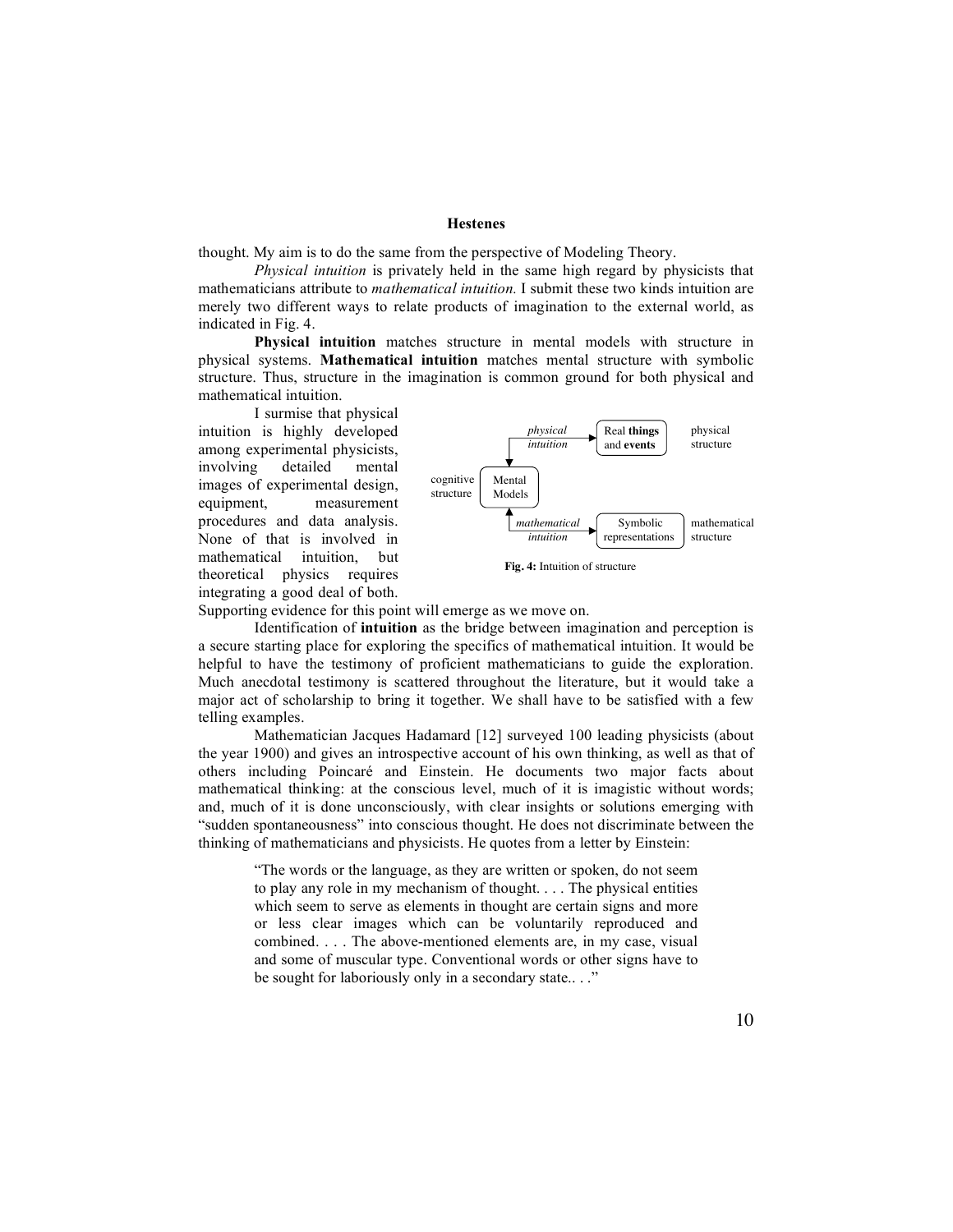It is noteworthy that Einstein is famous for inventing thought experiments that proposed new relations between theory and experiment. When this is presented as evidence for his singular genius, it remains unremarked that invention of a thought experiment is an essential early step in the design of any experiment.

All this suggests that "free play of the imagination"(as Einstein put it) has a far more significant role in math/science thinking (and human reasoning in general) than is commonly recognized in educational circles. Most intuitive structure is represented subliminally in the cognitive unconscious and is often manifested in pattern recognition and conceptual construction skills. Finally, it should be noted that Einstein's description supports our view that intuition is grounded in the sensory-motor system; moreover, that ideas may be generated in the imagination before they are elevated to concepts by encoding in symbols.

Hadamard's report provides empirical support for general features of mathematical imagination and intuition, but it lacks the detail we need to describe its structure. To remedy that, we can do no better than turn to Kant's "transcendental analysis" in the *Critique of Pure Reason* [7]. He was not a professional mathematician, but he did teach mathematics and physics for fifteen years before writing the Critique. Moreover, his analysis was greatly respected and highly influential among mathematicians throughout the nineteenth century and beyond. My attempt to present the nub of Kant's argument is indebted to clarifications by philosopher Quassim Cassam [13].

Kant conceded to his empiricist predecessors Locke, Hume and Berkeley that all knowledge is derived from experience, but he rejected attempts to derive certain knowledge from that. Rather, he turned the problem of knowledge on its head and accepted Euclid's geometry and Newton's physics as objective facts. He then asked the trenchant question "How is such knowledge possible?" This posing of a "how-possible question" (as Cassam calls it) is the essential first step in Kant's "*transcendental*" approach to epistemology. He completes his argument with a multi-level answer.

Kant applies his transcendental method to a number of epistemological problems. But the test case is Euclidean geometry, as that was universally acknowledged as knowledge of the most certain kind. Thus, he asked: "How is geometrical knowledge possible?" This is just the kind of question we want to answer in detail. Kant begins his answer by identifying *construction in intuition* as *a means* for acquiring such knowledge:

> "Thus we think of a triangle as an **object**, in that we are conscious of the combination of the straight lines according to a **rule** by which such an **intuition** can always be **represented**. . . This representation of a universal procedure of imagination in providing an image for a concept, I entitle the **schema of this concept**."

Kant did not stop there. Like any good scientist he anticipated objections to his hypothesis. Specifically, he noted that his intuitive image of a triangle is always a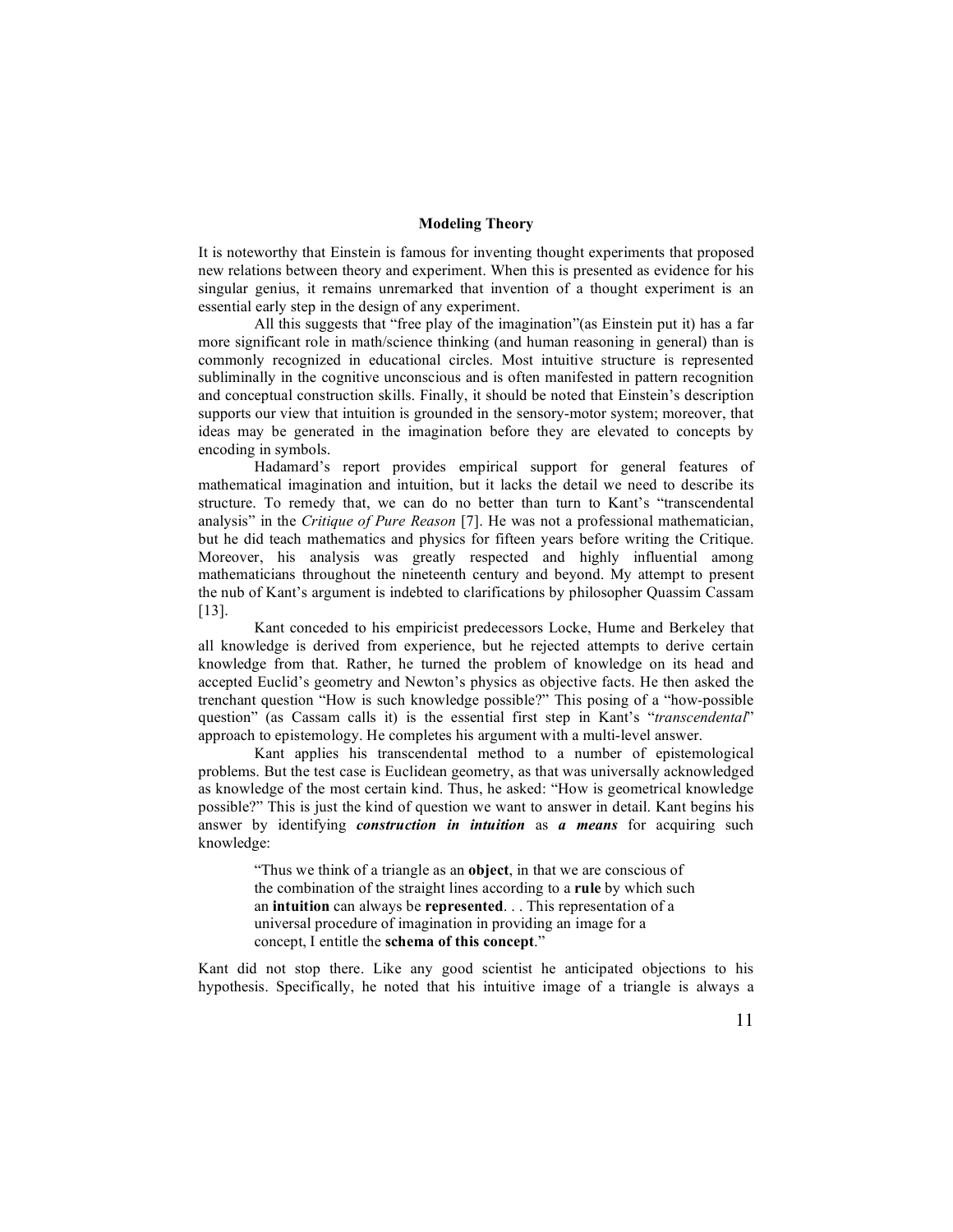*particular triangle.* How, he asks, can construction of a concept by means of a single figure "express universal validity for all possible intuitions which fall under the same concept?" This is the general epistemological *problem of universality* for the case of Kant's theory of geometrical proof. Kant's notion of geometrical proof is by construction of figures, and he argues that such proofs have universal validity as long as the figures are "determined by certain universal conditions of construction." In other words, construction in intuition is a *rule-governed activity* that makes it possible for geometry to discern "the universal in the particular."

Kant wants more. What still needs to be explained is the *capacity* of pure intuition to provide geometrical knowledge. Kant's argument leads ultimately to the conclusion that space itself is an "*a priori* intuition" that "has its seat in the subject only." He concludes famously that *space and time* are "*a priori forms of intuition*," intrinsic features of mind that shape all experience.

We need not follow Kant's argument to conclusions that have since proven to be untenable, such as the claim that geometry of the physical world must be Euclidean because our minds cannot conceive otherwise. We now know that there are many kinds of non-Euclidean geometry, and the geometric structure of space-time is an empirical matter to be settled by interplay between theory and experiment. The bottom line is that Kant's hypothesis of spatio-temporal constraints on cognition is still viable today, but it must be recognized as an empirical issue to be settled by research in cognitive science.

There is much more to be said in favor of Kant's analysis. First, his characterization of geometric intuition has been universally approved (or, at least, never challenged) by mathematicians even to present day, as it is easily adapted to any non-Euclidean geometry by simple changes in the rules. Second, his argument that **inference from the particular to the universal is governed by subsumption under rules** is a profound insight that has not attracted the attention it deserves, even, it seems, from devoted Kantian scholars. Its import is evident in Modeling Theory, for it determines a mapping of structure in mental constructions (models) to structure in drawn figures, propositions or equations. That is, rules for parsing and manipulating mental constructions correspond directly to rules for constructing and manipulating mathematical representations. This is evidently *a basic mechanism in mathematical intuition* as I defined it earlier. Moreover, it is *a means for constructing and sharing objective knowledge*, as the rules are publicly available to everyone, though it is nontrivial to learn how to employ them.

The power of rules was so evident to Kant that he posited a *faculty of judgment* to administer it: "If understanding as such is explicated as our power of rules, then the power of judgment is the ability to subsume under rules, i.e., to distinguish whether something does or does not fall under a given rule." Judgment developed into the central theme of Kant's philosophy, but in the abundance of its applications to morals, religion and aesthetics, its fundamental role in mathematical intuition and objective knowledge seems to have been lost.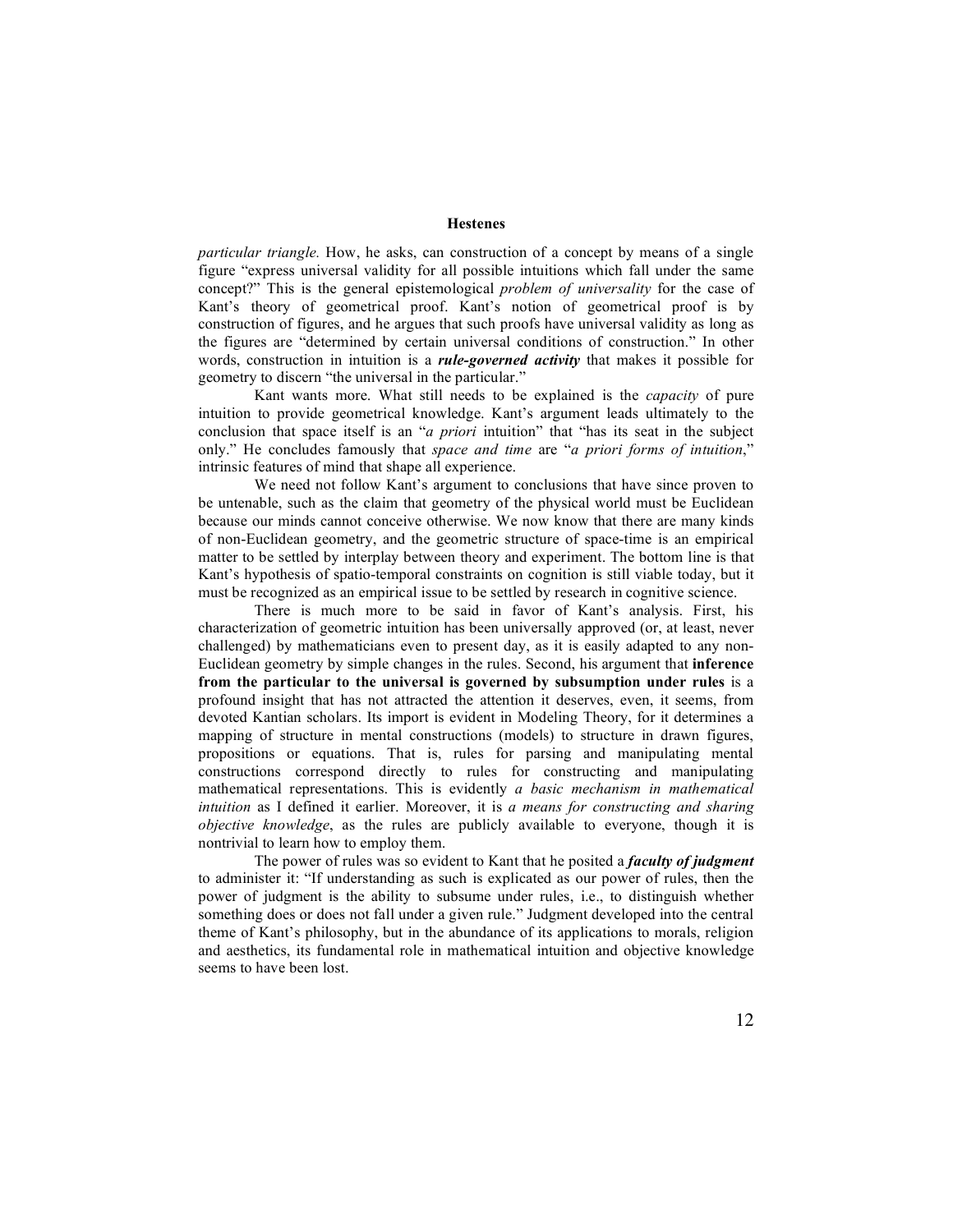We are now prepared for a more incisive comparison of mathematical and physical intuition. To begin with, the intuitive structure of Euclidean geometry is common knowledge for mathematicians and physicists. I submit, however, that their intuitions of geometry gradually diverge as they employ geometry in different ways. The mathematician concentrates on construction and analysis of formal structures. The physicist uses geometry for modeling rigid bodies and measurement of length, which is the foundation for physical measurements of every kind. Such developments in mathematics and physics do not have to go far before their common ground in Euclidean geometry is no longer obvious. With respect to the Kantian category of *causality*, intuitions of physicists and mathematicians diverge even more strongly, as we shall see.

It may be objected that our how-possible analysis of geometry is too limited for general conclusions about mathematical intuition. As a remedy, I recommend a howpossible analysis of set theory, group theory, algebra and any other mathematical system that the reader regards as fundamental. In fact, I submit that it would not be difficult and perhaps enlightening to frame the math concept analysis of Lakoff and Núñez [11] in how-possible terms.

# **5. MATHEMATICAL VERSUS PHYSICAL INTUITION**

Let me reinforce our conclusions about mathematical intuition with testimony by Hilbert from an address delivered in 1927:

"No more than any other science can mathematics be founded on logic alone; rather, as a condition for the use of logical inferences and the performance of logical operations, something must already be given to us in our faculty of representation, certain extralogical concrete objects that are intuitively present as immediate experience prior to all thought. If logical inference is to be reliable, it must be possible to survey these objects completely in all their parts, and the fact that they occur, that they differ from on another, and that they follow each other, or are concatenated, is immediately given intuitively, together with the objects, as something that can neither be reduced to anything else, nor requires reduction. This is the basic philosophical position that I regard as requisite for mathematics and, in general, for all scientific thinking, understanding, and communication. And in mathematics, in particular, what we consider is the concrete signs themselves, whose shape, according to the conception we have adopted, is immediately clear and recognizable. This is the very least that must be presupposed, no scientific thinker can dispense with it, and therefore everyone must maintain it consciously or not."

Note the coupling between concrete signs and intuitions, with logical inference grounded on the intuitive side.

For comparison, let's hear testimony about physical intuition from an eminent physicist. Heinrich Hertz (1857-1894) discovered the means to generate and detect electromagnetic radiation, surely one of the greatest experimental achievements of all time. He was equally accomplished as a theoretical physicist, though his tragic early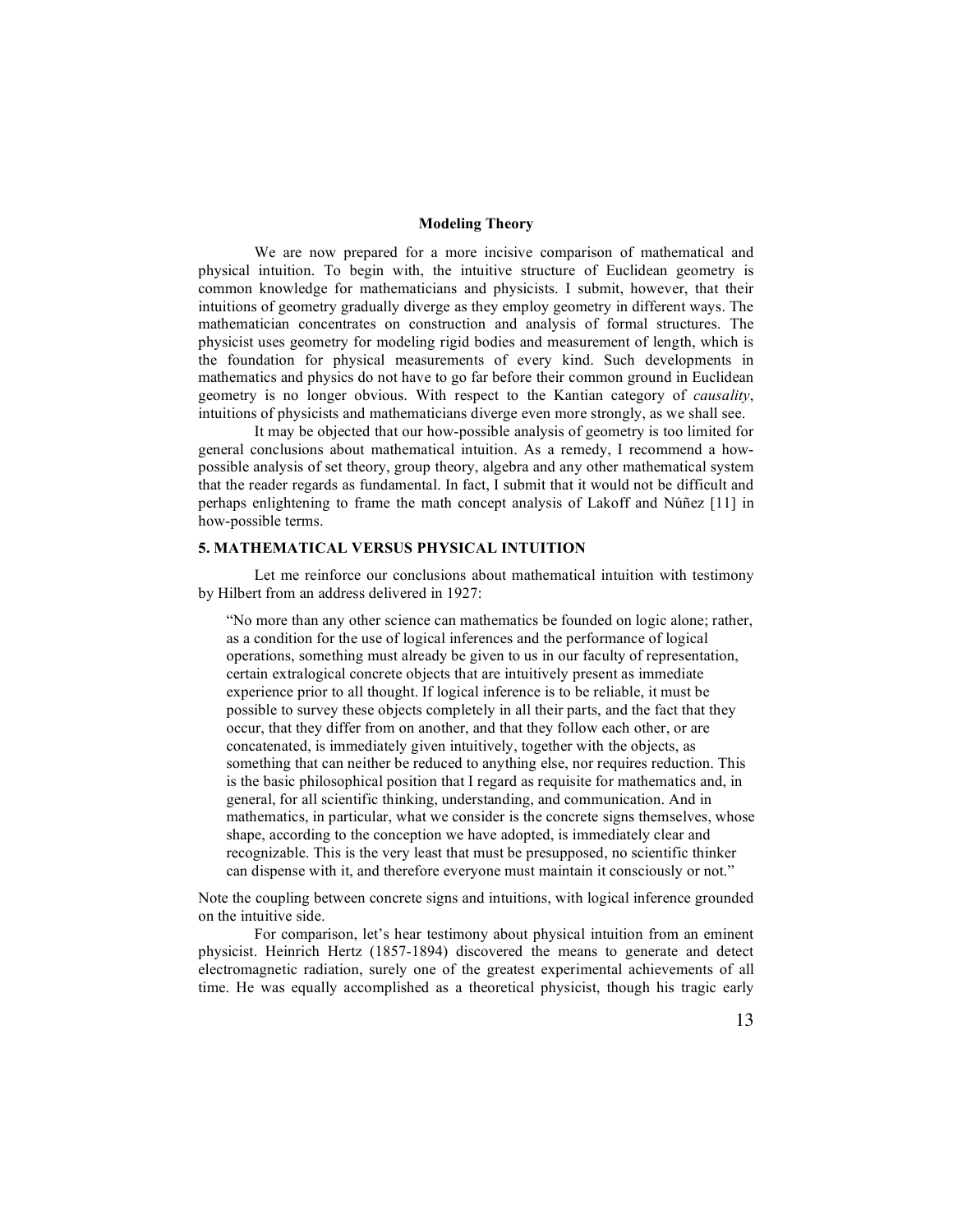death deprived the world of his genius. His profound grasp of cognitive processes in science is exhibited in the following passage [14]:

"The most direct, and in a sense the most important problem which our conscious knowledge of nature should enable us to solve is the anticipation of future events, so that we may arrange our present affairs in accordance with such anticipation.

. . "We form for ourselves images or symbols of external objects; and the form which we give them is such that the necessary consequents of the images in thought are always the necessary consequents in nature of the things pictured [Predictability]. In order that this requirement may be satisfied, there must be a certain conformity between nature and our thought.

. . . " The images we form of things are not determined without ambiguity by the requirement of [Predictability].

[I have inserted the term [Predictability] to compress the link between his last two paragraphs.]

Hertz goes on to explain that images are constrained by certain *Conformability Conditions,* including

> *Admissibility*: Images must not contradict the laws of thought. *Distinctiveness*: Images should maximize essential relations of the thing. *Simplicity*: Images should mimimize superfluous or empty relations. He adds that "Empty relations cannot be altogether avoided."

Hertz then explains that *scientific representations* (of our images) satisfy different postulates.

This passage (condensed for brevity) is studded with brilliant insights. First, note that it is consistent with Kant's account of geometric intuition (with which Hertz was surely familiar), but it surpasses Kant in original detail. Next, note how sharply Hertz distinguishes between images (mental models) and their scientific representations. He emphasizes that to have predictive value the images must satisfy certain rules, which he sharply distinguishes from rules governing their public representations. Finally, note the implication from Hertz's first paragraph that the faculty of intuition has evolved to guide effective action in the environment. This is currently a major theme in the emerging field of evolutionary psychology.

Differences between mathematical and physical intuitions emerge in meanings attributed to mathematical expressions. We often speak of mathematical symbols as though they have unique meanings that are the same for everyone. But we know that meanings are private constructions in the imagination of each individual, so tuning them to agree among individuals is a subtle social process. We have noted that public access to geometrical figures provides common ground for geometric intuitions of both mathematicians and physicists. Now let us consider an important concept where intuitions strongly diverge, namely, the concept of force.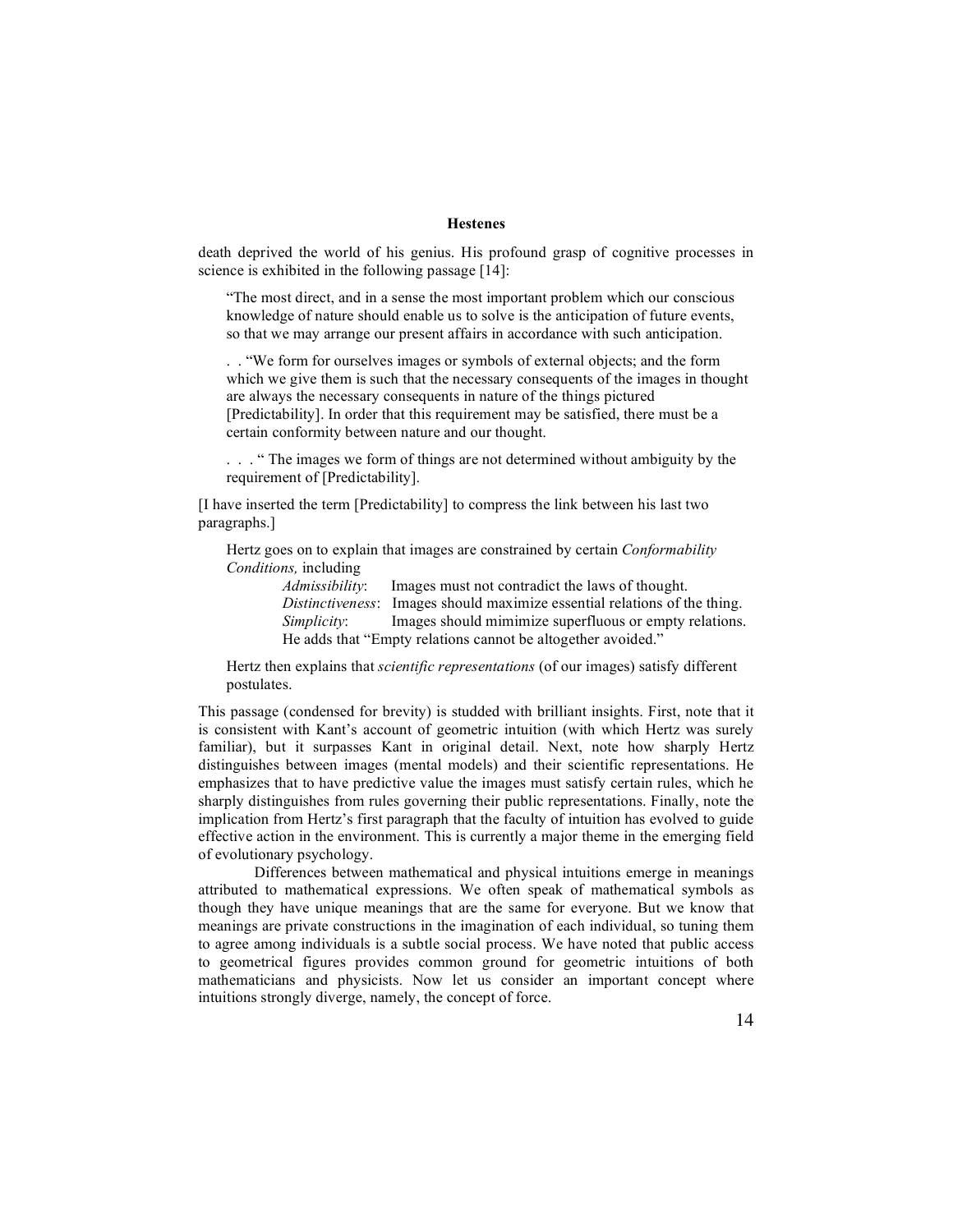The general concept of *interaction* has been identified as one of the universal forms of knowledge in Modeling Theory. It corresponds closely to Kant's *causality* category. Though that category is construed broadly enough to include human volition, there is no doubt that the *Newtonian concept of force* was centermost in Kant's thinking. *Force dynamics* also appears as a major category in cognitive linguistics, especially in the work of Talmy and Langacker [5]. However, as I have explained before [3], linguistic research on the force concept has yet to be reconciled with physics education research (PER).

Divergence of student intuitions about force from the Newtonian (i.e. scientific) force concept are reliably measured by the *Force Concept Inventory* (FCI). FCI assessment on large populations of students from middle school to graduate school shows conclusively that before physics instruction student concepts diverge from Newtonian concepts in almost every dimension [3]. Moreover, most students are far from Newtonian even after a year of university physics. I surmise from this that mathematics professors who have neglected physics in their education will likewise retain naïve concepts of force. To check that out, it would be interesting to test a representative sample of such subjects with the FCI. But who dares bell the cat?

Naïve concepts of force have often been dismissed as misconceptions to be replaced by the scientific Newtonian concept. But that is a serious mistake stemming from a naïve view of cognition and learning. It should be recognized instead that student intuitions are essential cognitive resources developed through years of real world experience. We understand the world by mapping events into the mental spaces of our imagination. The chief problem in learning physics is not to replace intuitions but to *tune* the mapping to produce a veridical image of the world in the imagination.

To thoroughly understand what learning the Newtonian force concept entails, we need an inventory of intuitive resources that students bring to the experience. Andrea diSessa has pioneered identification and classification of basic intuitions of physical mechanism that he calls *phenomenological primitives*, or *p-prims* [15].

Without going into detail that is readily accessible in the literature, I wish to explain how diSessa's theory of p-prims (or, at least, something very much like it) fits naturally into Modeling Theory. It will be sufficient to comment on the p-prims listed in Fig. 5.

Much like the image schemas in cognitive linguistics [5], p-prims are stable units of mental structure employed in the construction of mental models. Though diSessa identified the p-prims largely from interviews of scientifically naïve students, I agree with Bruce Sherin [16, 17] that the same *p-prims are involved in structuring the physical* 

| <b>Force and Agency</b>        | <b>Constraint Phenomena</b> |
|--------------------------------|-----------------------------|
| OHM'S P-PRIM                   | <b>BLOCKING</b>             |
| <b>SPONTANEOUS RESISTANCE</b>  | <b>SUPPORTING</b>           |
| <b>FORCE AS MOVER</b>          | <b>GUIDING</b>              |
| <b>DYING AWAY</b>              |                             |
| <b>Balance and Equilibrium</b> |                             |
| <b>DYNAMIC BALANCE</b>         |                             |
| <b>ABSTRACT BALANCE</b>        |                             |

**Fig. 5**: Force p-prims (from Sherin 2006)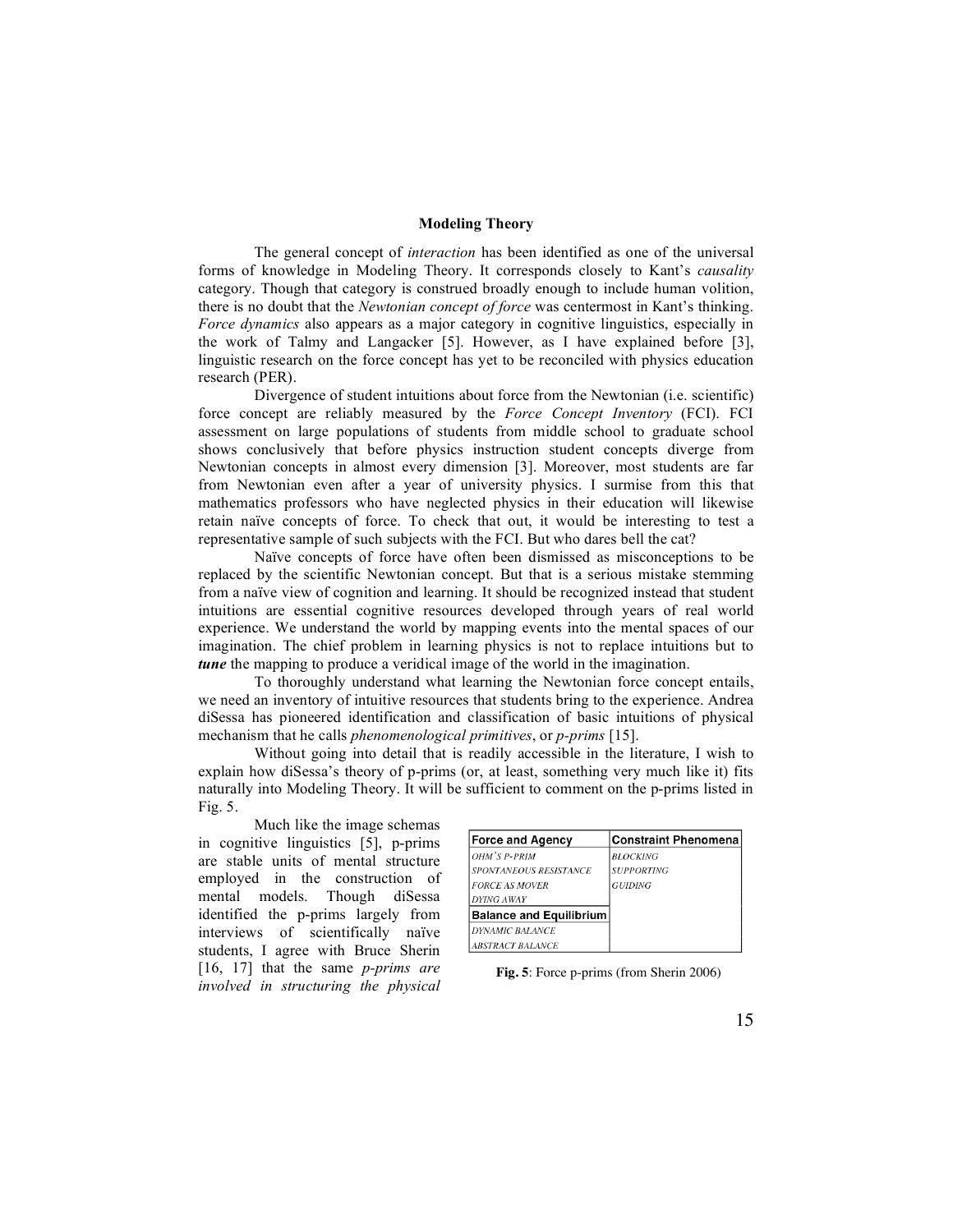*intuition of mature physicists*. I regard this conclusion as a *major milestone in cognitive science*, so I will return to it after discussing the intuitive foundations.

diSessa found that, for naïve students, each p-prim is a simple, separate and distinct knowledge piece called forth for explanatory purposes by situational cues. Collectively, the p-prims compose a loose conceptual system that diSessa described as "knowledge in pieces." In contrast, Newtonian force is a complex, multidimensional concept [3]. Let's consider how the p-prims can be integrated into an intuitive base for the Newtonian concept.

Many p-prims in Fig. 5 have familiar names. This should not be surprising, because they derive from common human experiences. However, diSessa has given the peculiar name *Ohm's p-prim* to the most important one in the lot. That does suggest a historical role in the creation of Ohm's law for electrical resistance. But its most basic role is in the intuition of force. Ohm's p-prim is schematized as an *agent working against a resistance to produce a result*. No doubt it originates in personal experience of pushing material objects, and it is projected metaphorically to other situations [3]. diSessa notes that it serves as general intuitive schema for qualitative proportional reasoning (hence its applicability to Ohm's law by metaphorical projection). diSessa also suggests that it provides intuitive structure for the physicist's understanding of  $\mathbf{F} = m\mathbf{a}$ , where the result of applying a force is acceleration (but not velocity, as is common in naïve conceptions). Note the considerable adjustment in intuition required for a veridical match of mental model with physical events (in accordance with Hertz's conformability conditions). Indeed, ability to discriminate between velocity and acceleration (qualitatively as well as quantitatively) is already a major advance over naïve thinking. The upshot for a physicist is: the equation  $\mathbf{F} = m\mathbf{a}$  serves as a symbolic form for reasoning about force and acceleration.

The *force as mover* p-prim holds that the response to an applied force is motion in the direction of the force, but after the vectorial concept of acceleration has been mastered, intuition can be adjusted to associate that direction with acceleration instead of velocity. It then becomes integrated into the intuition of  $\mathbf{F} = m\mathbf{a}$  for the physicist.

There is an implicit principle in the Newtonian conceptual system that could be called *Universality of Force*. This principle, which holds that *motion is influenced by forces only*, is never mentioned in physics textbooks, so it is not surprising that many students who have completed a standard physics course have failed to reconcile all their p-prims (Fig. 5) with the Newtonian force concept. Initially, naïve students do not recognize the familiar motion effects of *resistance* and *dying away* as due to forces. Likewise, they do not associate effects known as *blocking, supporting* and *guiding* with forces. The physicist's intuition retains the p-prims for all these effects while integrating them into a universal force concept that associates forces with all these effects.

Reasonable as this account of the relation between p-prims and physics intuition may seem (to me, at least), we need more detail and stronger evidence to support it. Happily, Bruce Sherin has produced an impressive corpus of supporting evidence in a landmark study [17, 16] on the role of *intuitive knowledge in quantitative*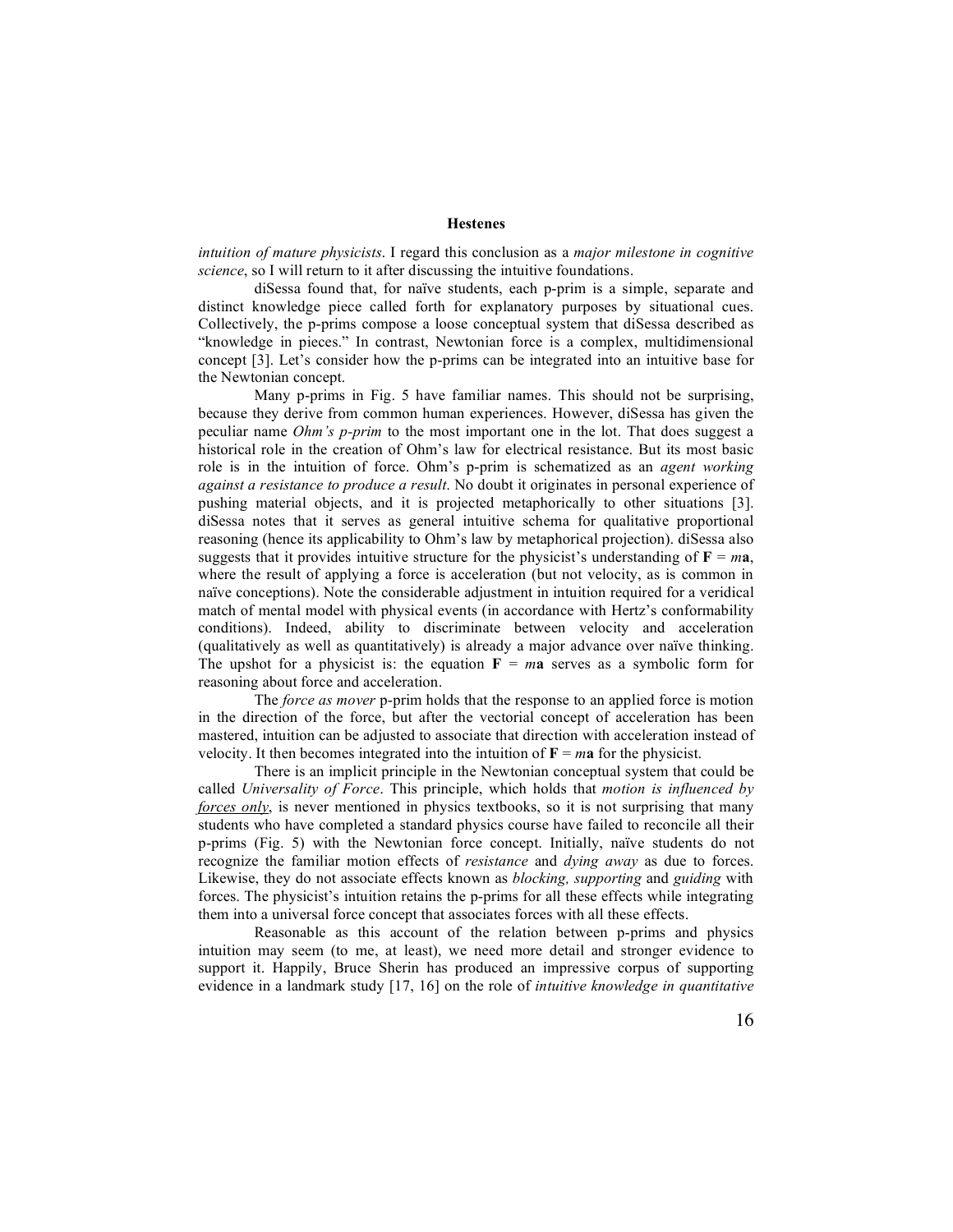*problems with physics equations*. Sherin's study is noteworthy not only for its originality and results, but for the quality of his data and data analysis. It provides an exemplar for a productive line of further research. Sherin's data come from videotaping pairs of moderately advanced students collaboratively solving physics problems of moderate difficulty. Consequently, it documents some behaviors characteristic of expertise along with revealing examples of ongoing learning. Readers are referred to the original articles for details. I will comment on Sherin's findings with a twist to fit them into Modeling Theory.

Sherin's first finding was supporting evidence for diSessa's conjecture that pprims come to serve as heuristic cues for formal knowledge as expertise develops. Of course, we must distinguish situational (or verbal) cues for p-prims from their intuitive structure. The observable cues may be retained with little change, while the p-prim structure must be adapted to the expert's intuition. Modeling Theory enables a stronger inference, namely, that p-prim structure must be integrated consistently into the structure of the expert's mental model for a given physical situation. Actually, the p-prim may first cue construction of a mental model, which is in turn coordinated with construction of a formal representation for the model.

Sherin also found evidence that p-prims can drive problem solving in a fairly direct means. He looked for tuning of p-prims (refining the sense-of-mechanism) during equation construction and use. He suggests that happens when competing p-prims are cued to activation during analysis of a physical situation. Compromise then occurs when both p-prims are seen to have validity. In modeling terms this can be described as tuning the p-prims to fit a coherent mental model.

Sherin's most important finding came from observing students construct equations from ideas of what they want the equations to express. They were appealing to common sense, not just following formal rules. For example, in problems involving equilibrium of forces Sherin noted activation of *balancing p-prims* (Fig. 5) and strong linking of these p-prims to equations. This promoted qualitative reasoning from terms in an equation without actually solving the equation. Sherin concluded that the students were using the terms to represent p-prims; they were using equations to represent and coordinate common sense knowledge. He crystallized this brilliant insight by inventing the notion of a *symbolic form*, which he defined as a *symbol template* associated with a *conceptual schema* that specifies a few entities and relationships among them. Each template belongs to a symbolic system for representing the conceptual schema in an arrangement of symbols. His coding scheme for a catalog of symbolic forms is shown in Fig. 6.

I was astounded when I first heard Sherin talk about his symbolic forms recently, for his term *symbolic form* is not only identical to the one I introduced to clarify the definition of *concept*, but its meaning and purpose strikes me as essentially the same as mine in the present context. The equivalence of terms is evidently a coincidence, but the equivalence of concepts bespeaks a convergence of independent lines of research.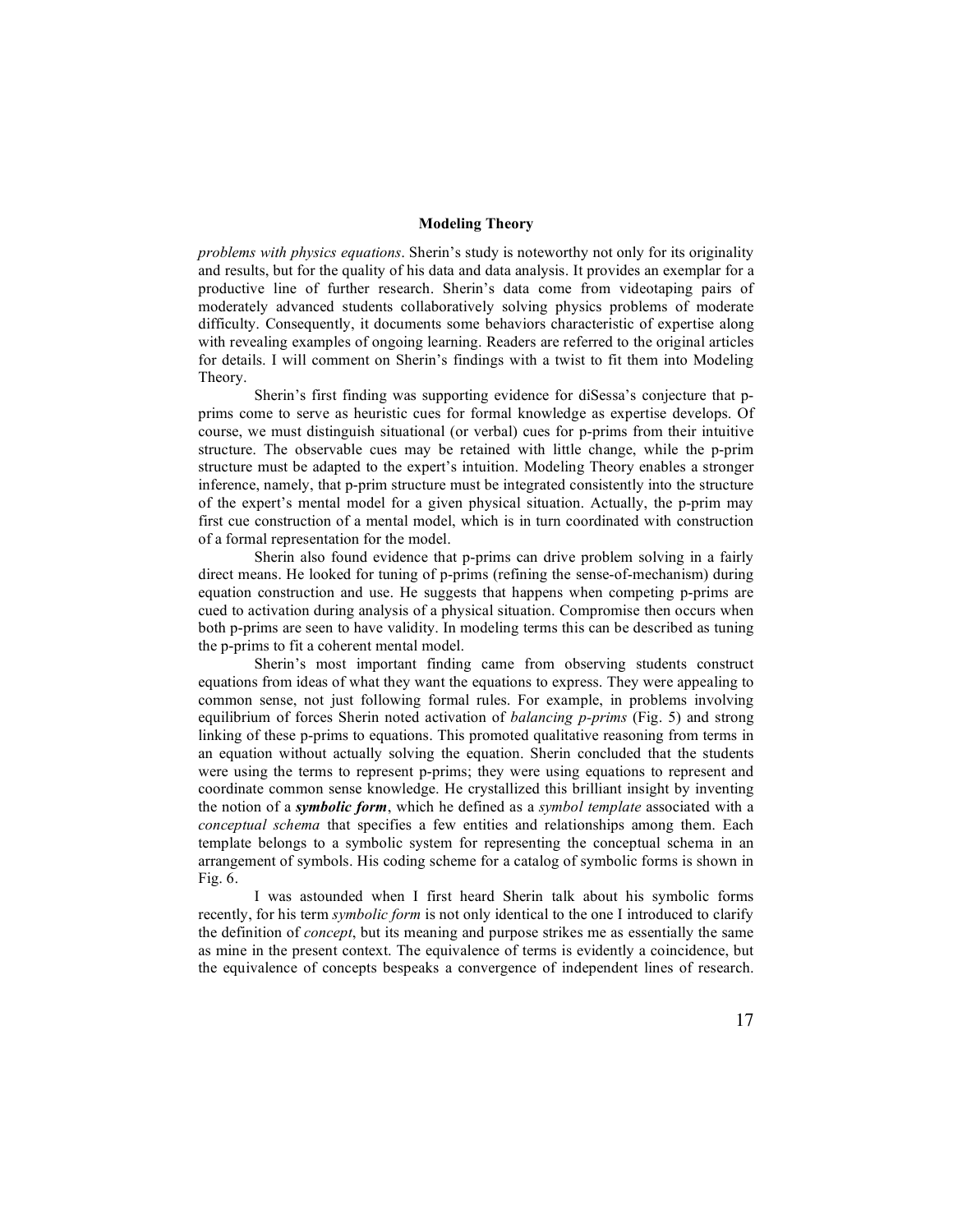Consequently, it is a simple matter to merge Sherin's results into Modeling Theory, though I have not asked his permission.

The *Balancing Form* in Fig. 6 expresses equivalent effects of two competing influences, which is the essential structure of the *balancing p-prim*. The Form is the same whether the influences are forces or torques or whatever intuition suggests. The notion of *balancing an equation* probably originated from this p-prim. Though some mathematicians may dismiss that notion as a mathematically irrelevant metaphor, others hold that it is an indispensable intuitive foundation for understanding mathematical equality. This is an elementary instance of the tension between formalism and intuition in mathematical understanding.

| <b>Competing Terms Cluster</b>                     |                         | <b>Terms are Amounts Cluster</b>                                        |                 |
|----------------------------------------------------|-------------------------|-------------------------------------------------------------------------|-----------------|
| COMPETING TERMS $\Box$ $\pm$ $\Box$ $\pm$ $\Box$ . |                         | PARTS-OF-A-WHOLE $\vert \vert \vert + \vert + \vert \vert \ldots \vert$ |                 |
| $OPPOSITION$ $\Box$                                |                         | $BASE \pm CHANGE$ $\left[\Box \pm \Delta\right]$                        |                 |
| <b>BALANCING</b>                                   | $\Box = \Box$           | $WHOLE-PART$ $\Box$ - $\Box$ ]                                          |                 |
| <b>CANCELING</b>                                   | $0 = \square - \square$ | $SAMEAMOVNT$ $\Box$ =                                                   |                 |
| Dependence Cluster                                 |                         | <b>Coefficient Cluster</b>                                              |                 |
| $DEPENDENCE$ $\vert$ $\ldots$ $x \ldots$ $\rangle$ |                         | <b>COEFFICIENT</b>                                                      | $[x \Box]$      |
| <b>NO DEPENDENCE</b>                               | $\lceil \dots \rceil$   | <b>SCALING</b>                                                          | $[n \Box]$      |
| $SOLE$ DEPENDENCE $ $ $[x]$                        |                         | Other                                                                   |                 |
| <b>Multiplication Cluster</b>                      |                         | <b>IDENTITY</b>                                                         | $x = \ldots$    |
| <b>INTENSIVE EXTENSIVE</b>                         | X X V                   | DYING AWAY $\left[\begin{bmatrix}e^{-x} \cdots\end{bmatrix}\right]$     |                 |
| EXTENSIVE*EXTENSIVE                                | x x y                   |                                                                         |                 |
| <b>Proportionality Cluster</b>                     |                         |                                                                         |                 |
| $PROP+$                                            | $\dots$ $x\dots$        | <b>RATIO</b>                                                            | $\underline{x}$ |
| PROP-                                              |                         | CANCELING(B)                                                            | $\ldots$ $X$    |

**Fig 6**: Symbolic forms by cluster (from Sherin 2001)

The *Proportionality Forms* in Fig. 6 are especially important, as proportional reasoning is a critical skill in quantitative science, but it has remained distressingly difficult to teach. Sherin proposes separate forms *prop*<sup>+</sup> and *prop* for direct and inverse proportionality, and he hypothesizes that they are strongly connected with intuitions of *effort* and *resistance* through Ohm's p-prim. This is quite interesting for many reasons. Math educators and psychologists have explored a number of ways to develop intuitive understanding of proportional relations. Historically, the first robust understanding was grounded in geometric intuition of similar triangles. Archimedes was probably the first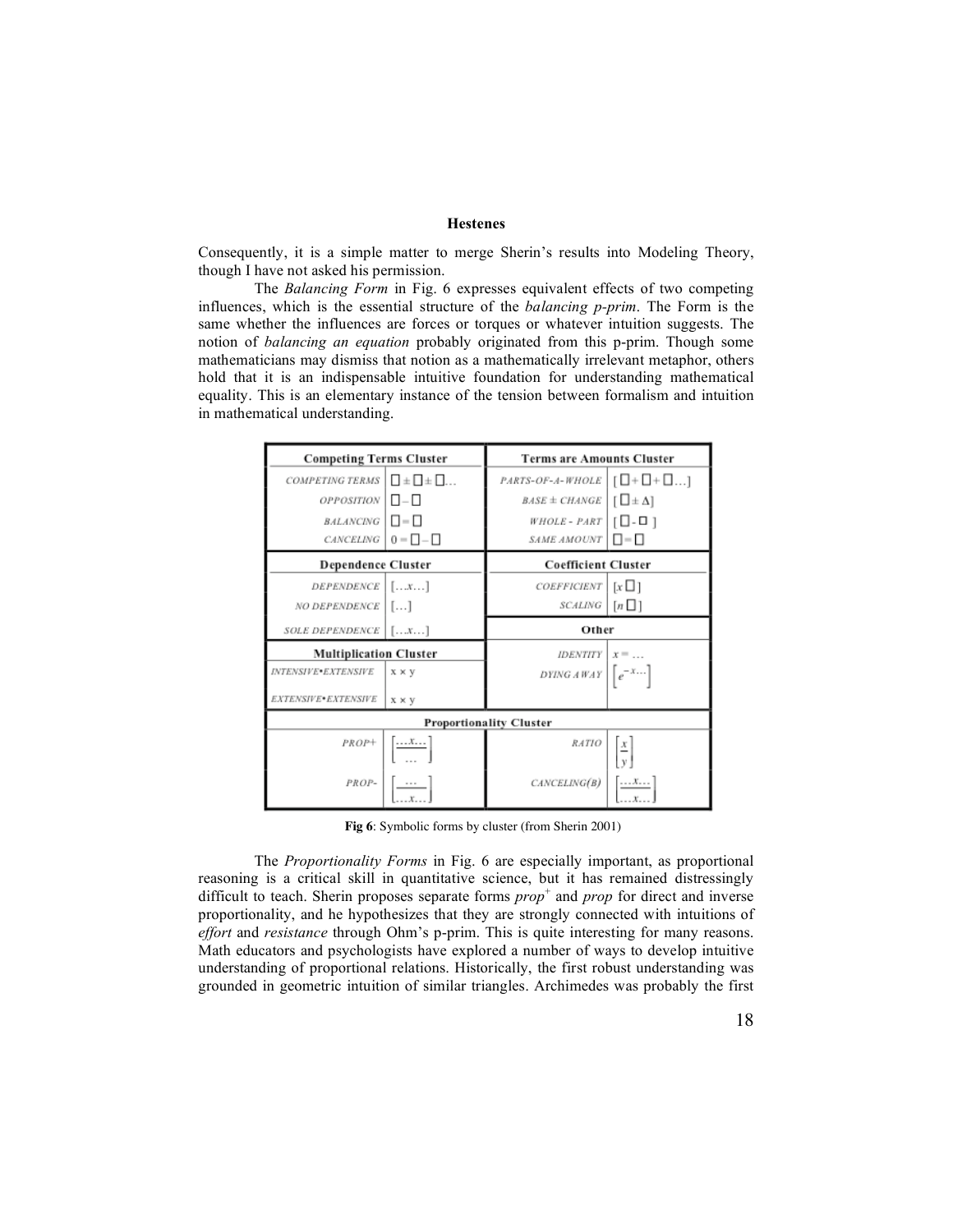to understand the proportionality of torques in balancing. Gradually the analogy "*a* is to *b* as *c* is to *d*" was transmuted into the proportionality symbolic form  $a/b = c/d$ . All of these facts are well known and influential in math education. I mention these facts because *Ohm's p-prim is not included,* so it is not among the most likely influences on prior understanding of proportional reasoning by the students that Sherin observed. Thus, Sherin has introduced new insight into cognition of proportional relations.

To reconcile the diverse intuitions of proportional relations, I suggest that Sherin's Proportionality Forms have other referents (intuitive meaning) besides Ohm's p-prim, including those in the historical list I mentioned. Multiple meanings for words are common in natural language; that is known as *polysemy* in cognitive linguistics, which has elevated it to fundamental status in linguistic theory [5]. Accordingly, I submit that a physicist has a repertoire of many meanings that can be assigned to a mathematical form, depending on activation by situational cues. Representation of structure in diverse situations by a single mathematical form is no doubt a primary source of the great power in mathematical modeling, so instruction should be designed to cultivate it.

Most proposals for teaching proportional reasoning emphasize laying the intuitive foundation first, but Daniel Schwartz and colleagues [18, 19] argue for the reverse: using mathematical representation to refine intuition. Of course, it is fundamental in Modeling Theory that the mapping of structure between mental models and their mathematical representations goes both ways. Undoubtedly, mathematics plays a role in tuning intuition.

As a final point, Sherin suggests that "washing out of physical meaning is a fundamental feature of the move from intuitive physics to more expert knowledge." He notes what he calls a "fundamental tension" "between the homogenizing influence of algebra and the nuance inherent in intuitive physics." Though I don't subscribe to his "washing-out" metaphor, I submit that Sherin has observed a significant effect, namely, a special case of the *fundamental tension between abstract (mathematical) form and physical intuition* (or *physical interpretation*, if you will)! Let's call it the **Form-Content Tension** for future reference. I submit that this tension is basically about matching structure in mathematical models to observable structure in the world. It can be construed as tension between mathematical and physical intuition, as defined in connection with Fig. 4.

In understanding a physical equation, the physicist is always concerned with correlating the mathematical structure in the equation with intuitive structure in a mental model. This is known as *interpreting* the equation. The correspondence is a two-way mapping. In constructing an equation the physicist incorporates structure from a mental model of a physical situation (as Sherin observed students doing). Conversely, presuming that a given equation applies to a given physical situation, the physicist uses structure in the equation to structure a mental model of the situation. Let's call this *reading* the equation.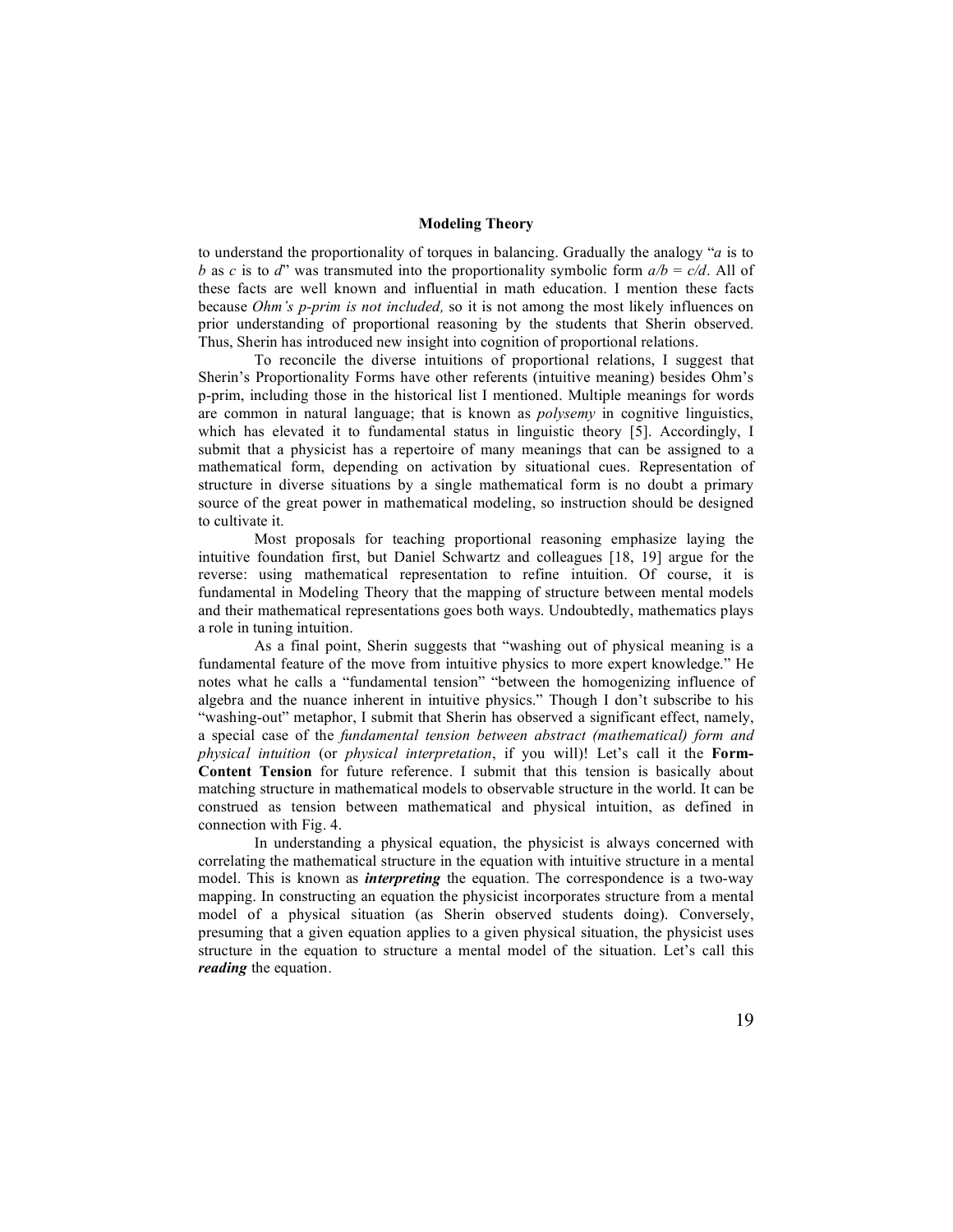Sherin asserts that qualitative reasoning with equations is the hallmark of physics expertise! Perhaps so, but, as physicist Robert Romer [20] emphasizes, reading physics equations for understanding is a prerequisite. If mathematics is the language of physics, then reading the equations of physics must be much like comprehending a narrative, namely, constructing meaning in a mental model. I submit that all qualitative reasoning is based on mental models, with terms in equations serving as cues for structure in the models. Reasoning from a mental model is necessarily qualitative. No model, no reasoning!

To be sure, equations also serve a quantitative role unlike statements in natural language. Semi-quantitative estimation and dimensional analysis are essential skills for matching models with data, much valued by physicists! However, overemphasis on the quantitative encourages students to look at equations purely algorithmically. Consequently, students often come to a first course in physics with something like a *vending machine model of algebraic equations*, wherein the variables are slots for inserting numbers and the equal sign spits out the answer. For them, equations have no more meaning than the nonsense phrase "Twas brilig and the slithy toves." For them, reading an equation is no more than reciting words. How can we engage students in making sense of equations?

# **6. MODELING INSTRUCTION**

Let me quote myself on the objectives of science instruction:

*The great game of science is modeling the real world*, and *each scientific theory lays down a system of rules for playing the game***.** The object of the game is to construct valid models of real objects and processes. Such models comprise the content core of scientific knowledge. To understand science is to know how scientific models are constructed and validated. *The main objective of science instruction should therefore be to teach the modeling game*. [21]

Modeling Theory has been developed with that purpose expressly in mind. Its implications for the design of curriculum and instruction have been thoroughly discussed in the literature reviewed in [3]. Some of the highlights are reviewed here to make connection with the present paper, which has addressed only structural aspects of scientific knowledge. Modeling Theory is equally concerned with procedural aspects of scientific knowledge, which it characterizes in terms of making and using scientific models.

Implications for Curriculum Design:

- The *curriculum should be organized around models*, not topics! because models are *basic units of coherently structured knowledge*, from which one can make direct inferences about physical systems and comparisons with experimental data.
- Students should become familiar with *a small set of basic model as the content core* for each branch of science, along with selected extensions to more *complex models*.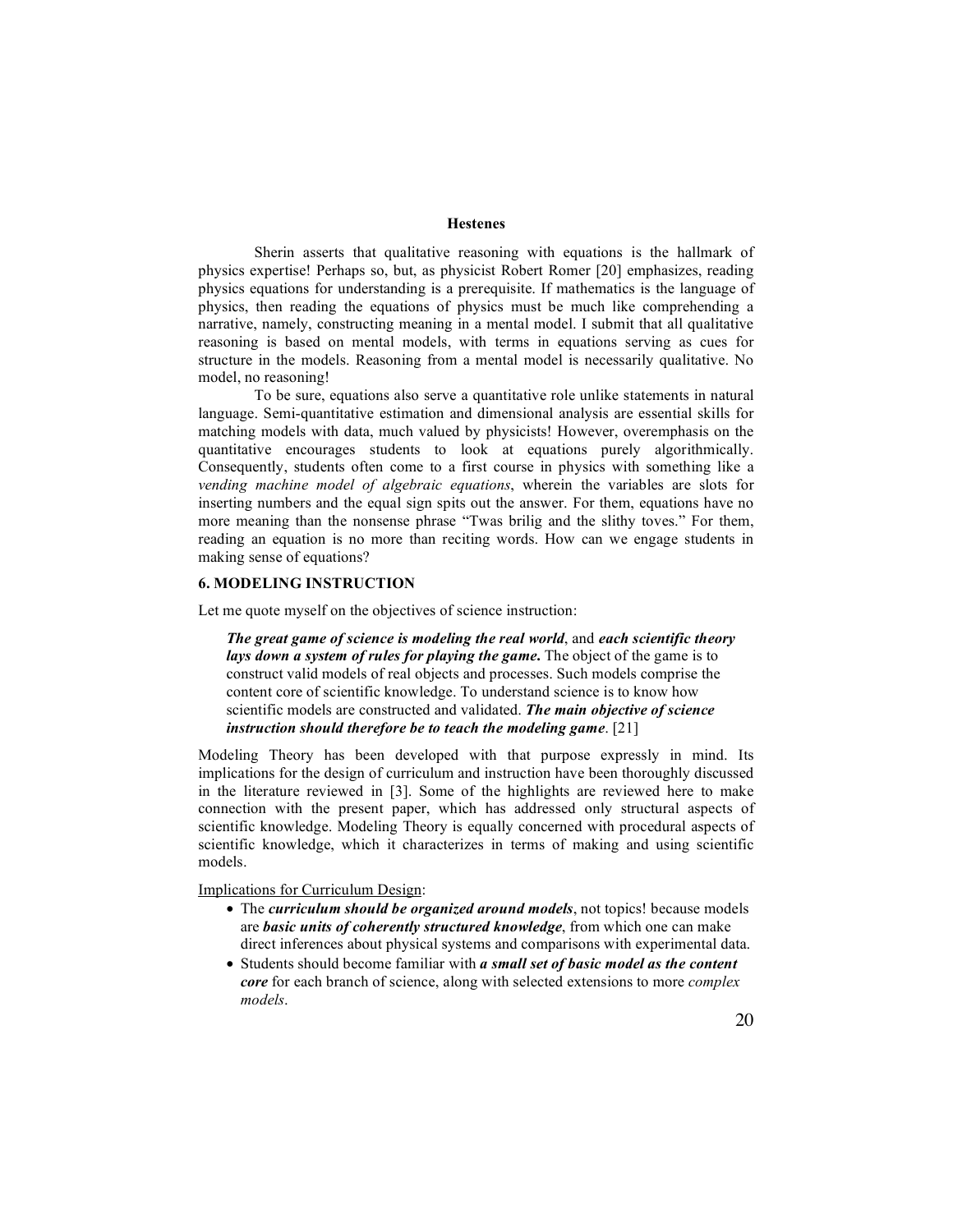• Theory should be introduced as a system of general principles for constructing models with a specified domain of validity.

Implications for Instructional Design:

Students should learn *a modeling approach to scientific inquiry*, including

- proficiency with conceptual modeling tools
- qualitative reasoning with model representations
- procedures for quantitative measurement
- comparing models to data.

Implementation and Evaluation of Modeling Instruction:

The above modeling principles for curriculum and instruction design have been fully implemented in a High School physics course, and intensive (3-week) summer workshops have been developed to train in-service teachers in the innovative techniques of *Modeling Instruction*. A series of such *Modeling Workshops* was continuously supported by the National Science Foundation for fifteen years, with unprecedented success on many measures, including student gains on the FCI, external evaluations, teacher satisfaction and buy-in. Although the Workshops are very demanding, their popularity is so great that more than 2,000 teachers have attended at least one; this is nearly 10% of all physics teachers in the U.S. Full details about the program and its evaluation are available in documents at the Modeling Instruction website [3].

A few more words about Modeling Instruction are needed to appreciate the unique features most responsible for its success. The *Modeling Method* of instruction is a student-centered inquiry approach guided by the teacher, as recommended by the National Science Education Standards. The big difference is that all stages of inquiry are *structured by modeling principles.* Typical inquiry activities (or investigations) are organized into *modeling cycles* about two weeks long.

Each investigation focuses on understanding a concrete physical system/process; for example, an oscillating block suspended by a spring. After class discussion to set the stage for the investigation, students are divided into research teams of three or four to design and carry out experiments, analyze results and prepare a report. The teacher subtly guides the entire inquiry process with questions, suggestions and challenges, introducing equipment, standard terms, conventions, and representational tools as needed. The students soon learn that the objective of the investigation is to formulate and evaluate a well-defined scientific model of the system in question. By the third time through a modeling cycle, the students have assimilated the procedural knowledge in modeling inquiry, and they proceed systematically in further investigations without help from the teacher. This leaves the teacher free to concentrate on guiding the students to a clear understanding of the conceptual structure in the models they develop. The primary guidance mechanism is **modeling discourse:** which means that the teacher promotes *framing all classroom discourse in terms of models and modeling.* The aim is to sensitize students to the structure of scientific knowledge, in both declarative and procedural aspects. Of course, *the skill and understanding of the teacher* are the main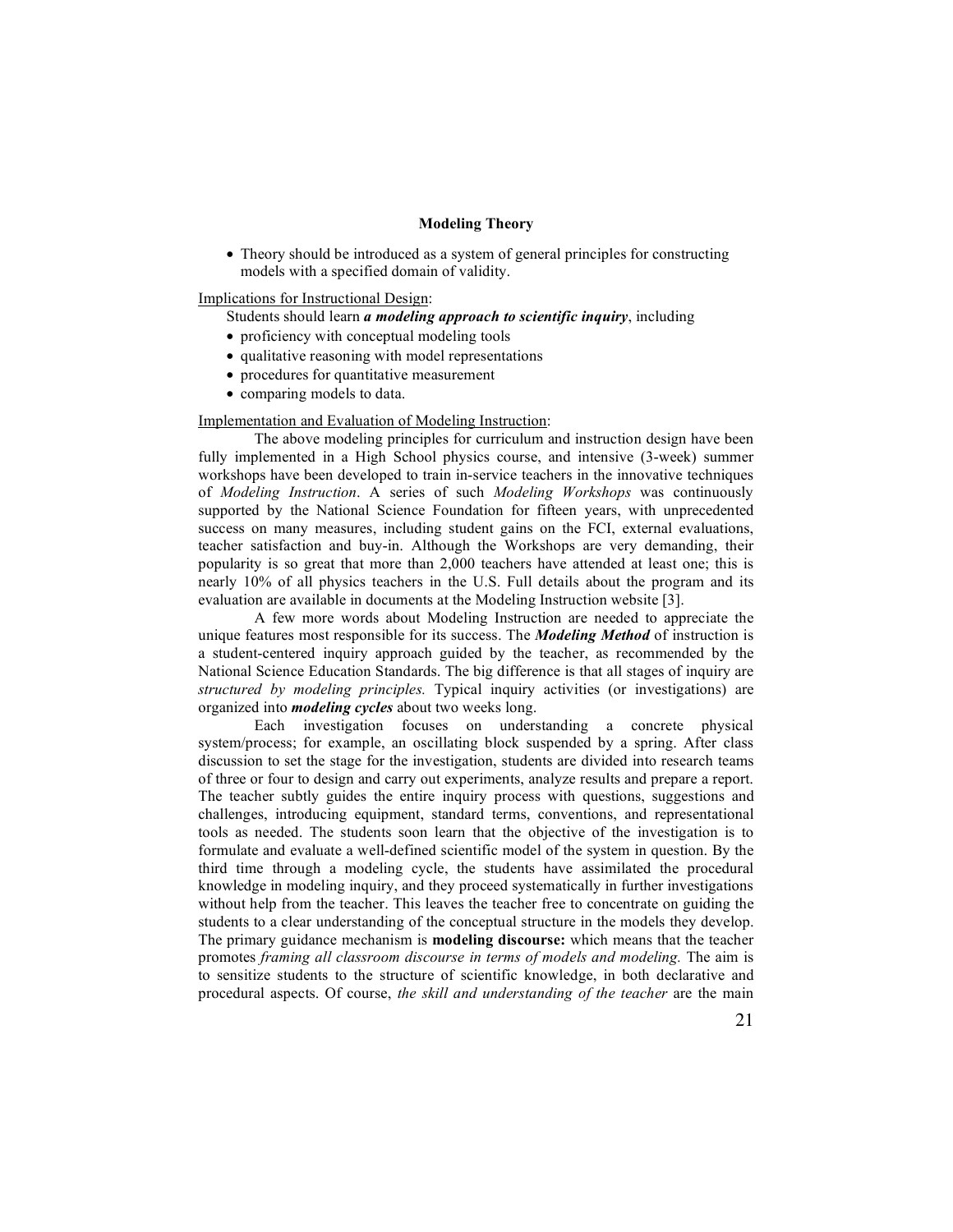factors in success of the Modeling Method. Consequently, the Modeling Workshops are designed to promote and curriculum materials have been developed to support it.

Design of the modeling cycle needs to be described in more detail to see how modeling structure is incorporated. For instructional purposes, modeling inquiry can be decomposed into four major phases: model *construction, analysis, validation*, and *deployment*. Each phase deserves separate commentary. But it should be understood that emphasis on various phases in the cycle may vary greatly, depending on objectives of the inquiry. Moreover, the phases are not necessarily implemented in a linear order; for example, questions raised in the analysis or validation phase may lead to modifications in the construction phase.

*Model construction* (or *development*) incorporates into the design of a conceptual model some or all the universal forms delineated in Section 2. Students and even teachers are not informed of this fact. Rather, they are introduced to *representational tools* and engaged in using the tools to model structure in concrete systems. Of course, that is not unique to Modeling Instruction. Using the tools of analytic geometry to model geometric structure and differential equations to model temporal structure is commonplace and often indispensable. However, Modeling Theory coordinates application of all the various tools toward construction of a complete and coherent scientific model of any real situation. This has led to significant improvements in the conceptual process of model construction. For example, recognition that *specification of systemic structure is an essential first step* in constructing any model. That step consists of first identifying the composition and interactions of the system to be modeled, and second creating a diagram (which I call a *system schema*) to represent that information. The second part of that step is often overlooked, with the consequence that the model is representationally ill-defined. The value of system schemas such as circuit diagrams and organization charts is well-known, but system schemas are virtually unknown in such venerable domains as classical mechanics. The heuristic value of system schemas in any domain is immediately obvious to any teacher who instructs students to begin modeling or problem-solving by constructing a system schema. That is a universal solution to the common quandry of how to get started.

*Model analysis* is concerned with extracting information from a model, such as a physical explanation or an experimental prediction, or merely the answer to a question about the objects that are modeled. For simple linear models this phase can be relatively trivial, but beyond that it may involve solving differential equations or algebraic systems of many variables. In scientific research, model analysis may be a full time job for a theoretical physicist.

*Model validation* is concerned with assessing the adequacy of the model for characterizing the system/process under investigation. That may involve designing and conducting an experiment to test some prediction from the model. Or it may involve assessing consistency of the model with theoretical results or experimental facts from elsewhere in the scientific community. Students learn that the outcome of this phase must include clear answers to two questions: *What is their model, and how well does it*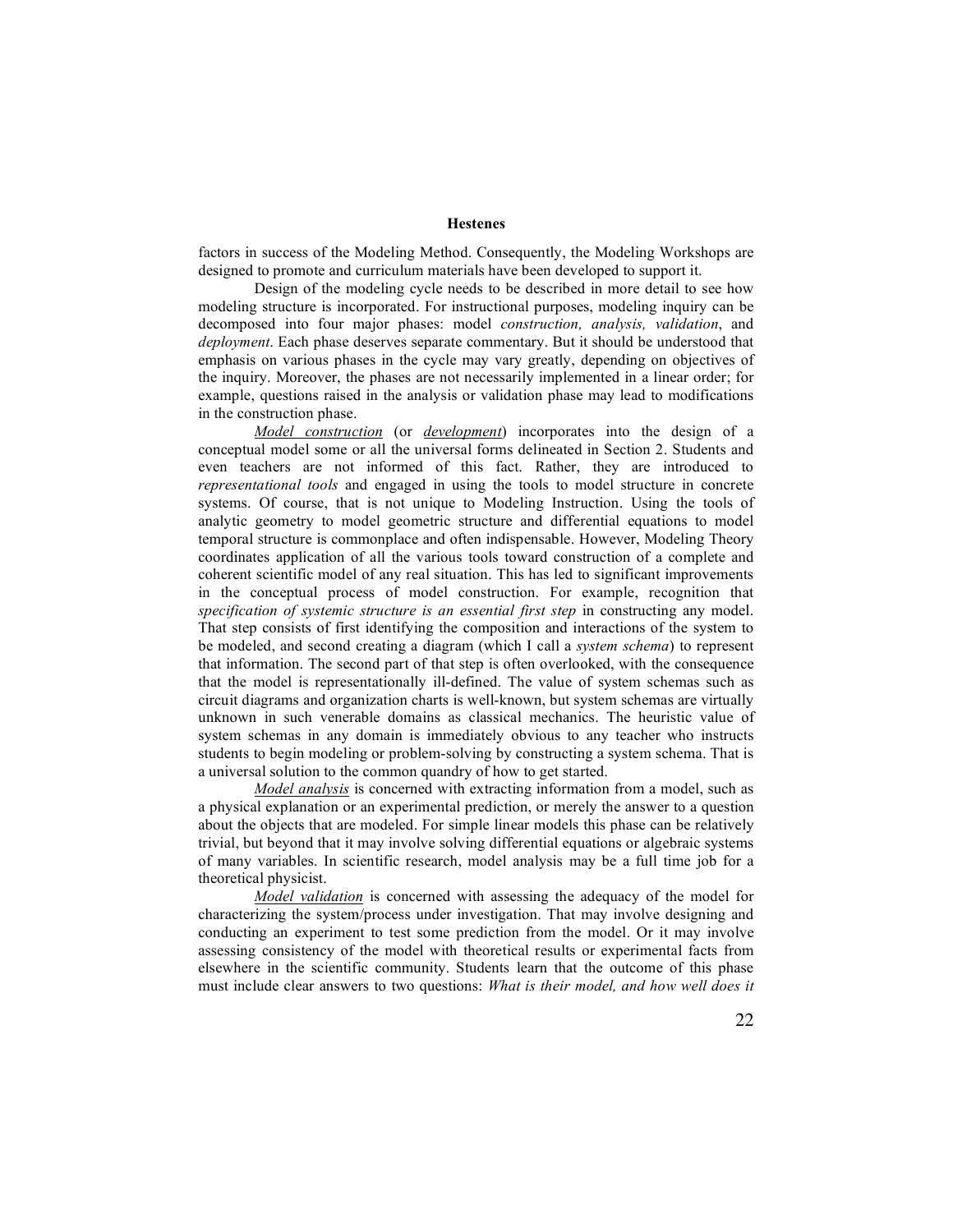*work?* They learn gradually what constitutes good scientific answers, including theoretical limitations, sources and estimates of experimental error.

*Model deployment* consists in adapting a model developed in one context to characterize systems or processes in a totally different context. This serves to sensitize students to the fact that models embody universal structures that can be adapted to modeling in an essentially unlimited number of situations.

The culmination of student modeling activities is reporting and discussing outcomes in a whiteboard session. I believe this is where the deepest student learning takes place, because it stimulates assessing and consolidating the whole experience in recent modeling activities. *Whiteboard sessions* have become a signature feature of the Modeling Method, because they are so flexible and easy to implement, and so effective in supporting rich classroom interactions. Each student team summarizes its model and evidence on a small  $(2ft \times 2.5ft)$  whiteboard that is easily displayed to the entire class. This serves as a focus for the team's report and ensuing discussion. Comparison of whiteboards from different teams is often productively provocative. The main point is that class discussion is centered on visible symbolic inscriptions that serve as an anchor for shared understanding.

Of course, the pedagogical effectiveness of a whiteboard session depends on the skill and knowledge of the teacher. For implementing the Modeling Method, this is skill in facilitating *modeling discourse,* which has two major objectives: The first, as we have already noted, is framing discourse around models and modeling to promote structured understanding of science. The second, more subtle objective is to *engage student physical intuition for tuning to consistency with scientific concepts.* In preparation for that, the modeling workshops sensitize teachers to student intuitions (*aka* misconceptions) about force, as revealed by the FCI. They learn to amplify opportunities for students to articulate their intuitions for public comparison with scientific concepts and evidence. Whiteboard sessions have proved to be an exceptional arena for that. The teachers know that reconciling student intuition with scientific knowledge is a creative act that only students can do for themselves. The best the teacher can do is create the opportunity. From the perspective of Modeling Theory, this is instruction to promote the tuning of p-prims to be consistent with external evidence. This is where the principle of *Form-Content Tension* comes into play. Its implementation is a pedagogical art guided by a little bit of science. As Sherin says [16], "Instruction must nurture and refine intuitive physics, not confront and replace it, or simply build up a new set of frameworks." Physics education researchers David Hammer and Andy Elby [22] emphasize that all students possess powerful *cognitive resources* that can be tapped by a skillful instructor. Their detailed accounts of how to do that have much in common with best practices in Modeling Instruction.

*Primacy of modeling over problem solving*. According to Modeling Theory, problem solving should be addressed as a special case of modeling and model-based reasoning. The modeling cycle applies equally well to solving artificial textbook problems and significant real world problems of great complexity. Thus, the first step in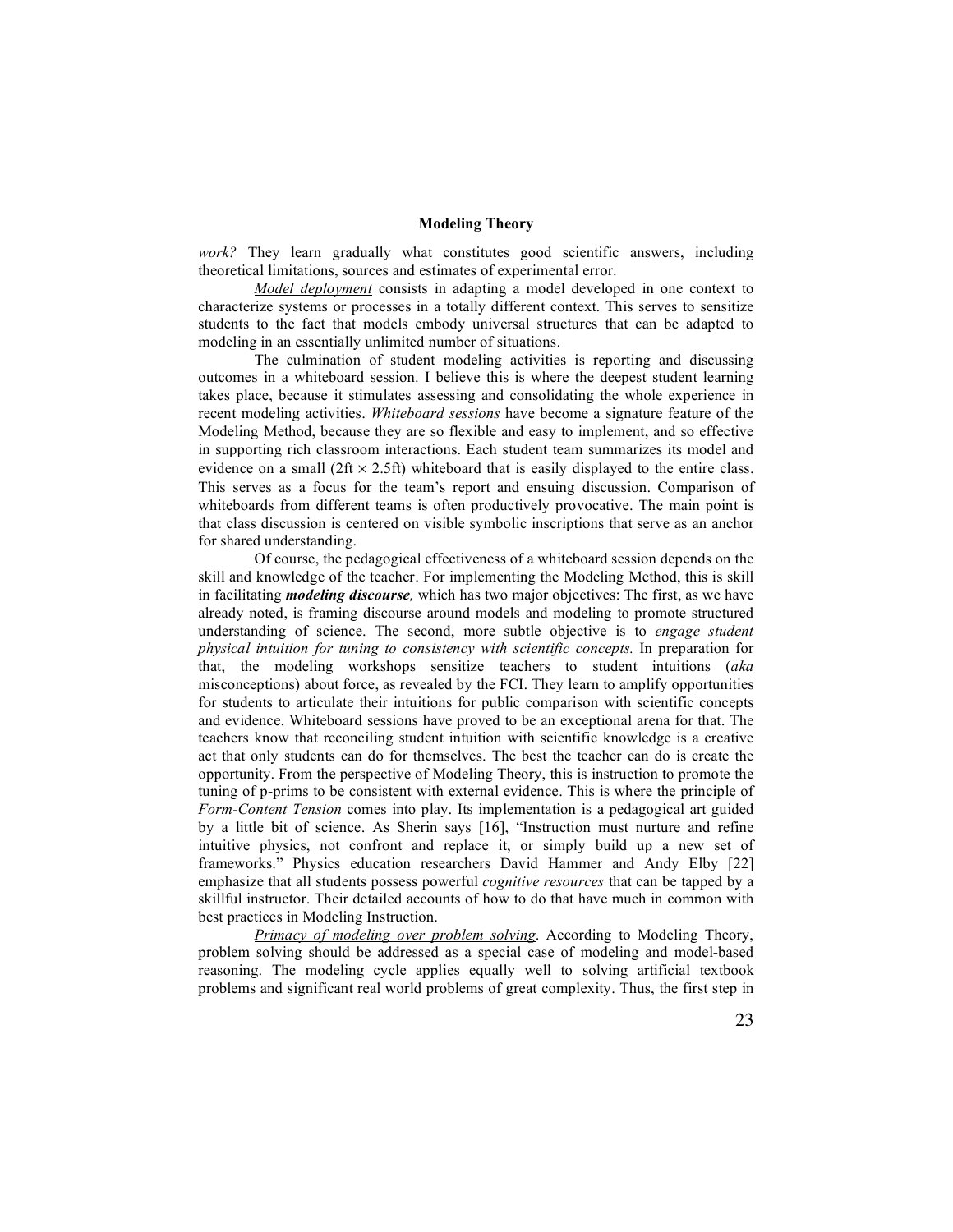solving a problem is constructing an explicit model of the situation implicit in conditions of the problem. The next step consists in extracting from the model an answer to the question posed in the problem. This is a special case of model analysis, and an example of model-based reasoning. The final step of "checking the answer" is a special case of model validation.

The modeling method, with its emphasis on coherence and self-consistency of the model, is especially well-suited to detection and correction of ill-posed problems, where the given information is either defective or insufficient. Moreover, students are thrilled when they realize that a single model generates solutions to an unlimited number of problems. Indeed, the Modeling Workshops teach that six basic models suffice to solve almost any mechanics problem in high school physics.

#### Implications of Modeling Theory for Math Education

*The main problem with math education* is that the link to physical intuition (the empirical source of mathematical ideas) is seriously degraded, if not broken altogether. *The problem is not with abstraction* in mathematics and mathematical modeling! **Formalization of mathematics** in terms of axioms, rules and algorithms is one of the greatest achievements of mankind, making computer modeling, simulation and data analysis possible, and facilitating construction of objective scientific knowledge

**But thinking cannot be reduced to computation, and computers do not understand!!** (at least not yet). **Mathematical understanding** requires development of both *physical and mathematical intuition*, which supply the essential *repertoire of mental structures* for constructing robust mathematical meaning. **Physical intuition is cognitively basic**, because it supplies the structural links to bodily experience from which all meaning ultimately derives.

I believe that the best way to address the divorce between math and science at the K-12 level is by integrating math and science instruction, especially in middle school. As pioneered by the Modeling Instruction program, workshops and instructional materials must be developed to enable teachers to enact the necessary reform. School district buy-in will be essential to permit reform. Of course, none of this can happen without substantial commitments and funding.

#### **7. CONCLUSIONS**

We have identified and analyzed three fundamental principles of Modeling Theory:

I. Primacy of Models. II. Universal Forms. III. Form-Content Tension.

We have noted their non-trivial implications for the design of curriculum and instruction, with very robust implementation in Modeling Instruction. This is far from exhausting the content and implications of Modeling Theory, so let us dwell briefly on what has been omitted. Many gaps are filled in the literature already cited.

There is much more to be said about *levels of structure* in mental models. At the basic level we have models of *objects*, for cognition is fundamentally *object-oriented*, to use an expression from computer science that probably originates from reflection on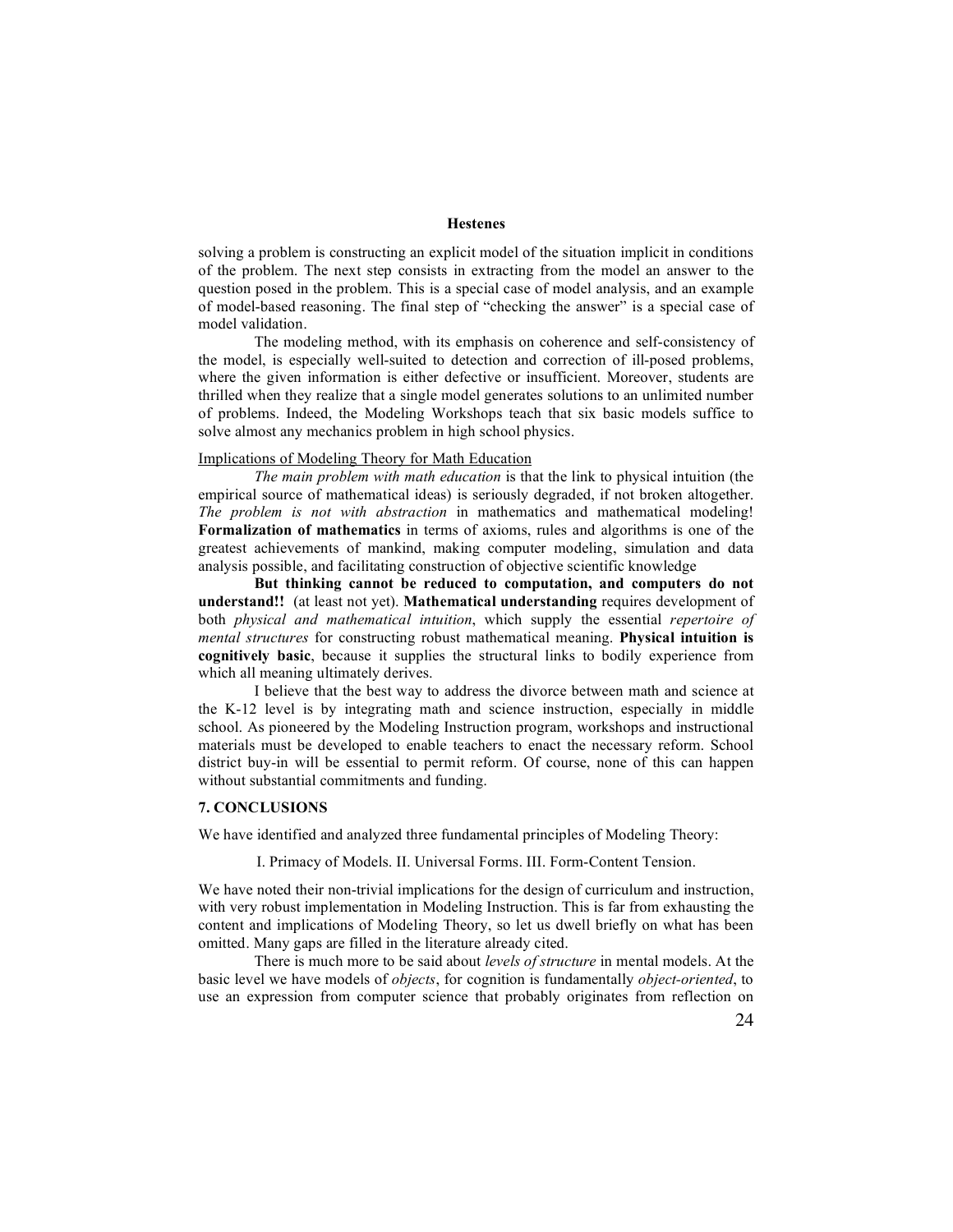intuition. No doubt the central role of objects in cognition derives from *perception*, for perception organizes sensory input into objects situated in an environment. Though objects are cognitively basic, they are not cognitively primitive; they have substructure. The catalog of cognitive primitives evidently includes p-prims and image schemas. These primitives also have structure; they are best described as structured wholes, or *Gestalts*, to use a term that suggests their origin in Gestalt perception. Turning from model substructure to superstructure, we note that mental objects are invariably situated in some mental context or *frame,* sometimes called a *script* or a *scenario* when action or change is modeled. The structure of frames and scripts that is evident in language use provides important clues to the structure of memory. Finally, at the grandest level we note the organization of concepts into conceptual systems.

There is no doubt more to mental models than we have considered so far. We have been concerned mainly with structure that can be represented by rules, as that is the kind of structure in mathematics and objective science. Let's call it *rational structure*, as it may be regarded as the foundation for rational thinking. As mathematician Saunders MacLane [23] asserts, "Mathematics is not concerned with reality but with rule." Mental models also have subjective qualities, such as feeling or emotion, that express significance to the thinker. Emotion is known to play a crucial role in learning and memory. Its relation to rational thinking is yet to be nailed down.

To my mind, the bottom line of Modeling Theory is its implications for teaching and learning. We have seen substantial implications already, and directions for further research are clear. The most important research issues are perhaps in elucidating the mechanisms for creating, changing and maintaining mental structures. Ultimately, this reduces to research in cognitive neuroscience. But to identify brain mechanisms in cognition, it is necessary first to understand at a phenomenological level what cognition consists of.

Finally, before committing to an opinion on Modeling Theory, the reader may wish to ask: Do mental models really exist? Or are they merely figments of a theoretician's imagination? Certainly no one claims that they are directly observable, not even by introspection. The explanation that mental models are not observable because they are located (mostly, at least) in the cognitive unconscious does not answer the question of existence. Cognitive neuroscience even suggests that mental models are epiphenomena at best, for only distributed neural activation patterns occur in the brain.

To forge a scientific answer, comparison of cognitive science with elementary particle theory may be helpful. Physicists are quite confident about the existence of quarks, although quarks are not directly observable even in principle. The reason for the confidence is the explanatory power of quark theory. Likewise, I submit, the existence of mental models hinges on the explanatory power of Modeling Theory. Like quarks, mental models are theoretical constructs, and both exist in the sense that they provide coherence to diverse observations. In other words, both are *invariant objects*, invariant over a range of observations. Is that enough? Could there be more?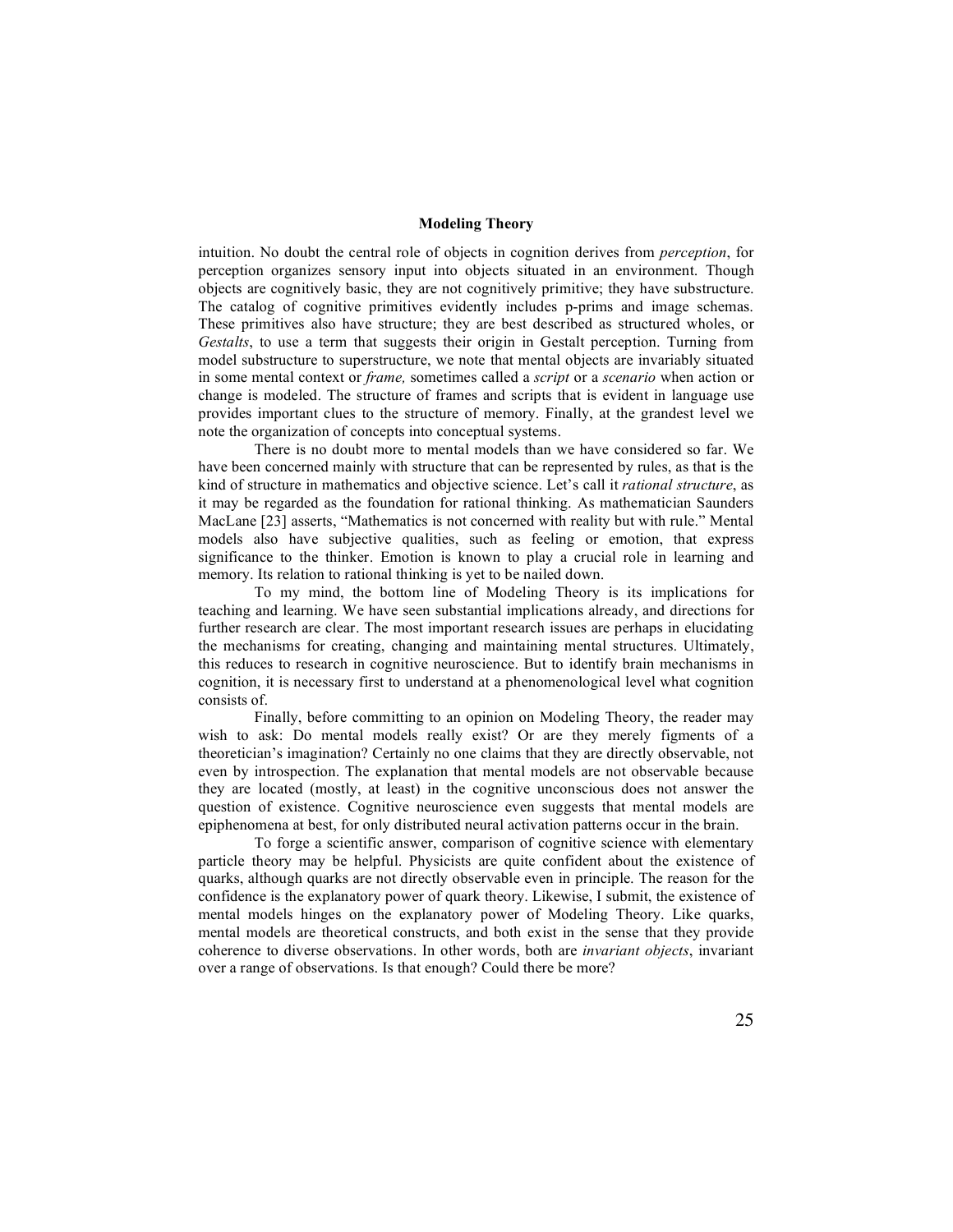#### **8. EPILOGUE: A NEW GENERATION OF MATHEMATICAL TOOLS**

The power of mathematics is derived in large part from the design of mathematical tools tools to think with. Like the tools of science and industry, mathematical tools are cultural creations. Many mathematicians would dispute this claim, and they may seem to be supported by standard textbooks, which give a clear impression that mathematics is a complete and permanent edifice that could hardly be improved. As evidence to the contrary, I offer a brief introduction to **geometric algebra**, introducing basic new tools with implications for the whole of mathematics. Though few mathematicians are aware of it, geometric algebra is already a fully developed unified mathematical language for all of physics [24]. Though it has many advanced applications, I concentrate here on implications for mathematics education at the introductory level. First let's consider why that is important.

From the perspective of a practicing scientist, *the mathematics taught in high school and college is fragmented, out of date and inefficient*! The central problem is found in high school geometry. Many schools are dropping the course as irrelevant, and are thus oblivious to the following facts:

- Geometry is the starting place for physical science, the foundation for mathematical modeling in physics and engineering, including the science of measurement in the real world.
- Synthetic methods employed in the standard geometry course are centuries out of date; they are computationally and conceptually inferior to modern methods of analytic geometry, so they are only of marginal interest in real world applications.
- A reformulation of Euclidean geometry with modern vector methods centered on kinematics of particle and rigid body motions will simplify theorems and proofs, and vastly increase applicability to physics and engineering.

We see below how **geometric algebra** can save the day by *unifying high school geometry with algebra and trigonometry* and thereby simplifying and facilitating applications to physics and engineering.

The whole problem boils down to encoding the *geometric notion of vector as a directed magnitude* in suitable algebraic form. The standard concepts of *vector addition and scalar multiplication* constitute a partial encoding. What is missing in standard mathematics is a geometrically grounded rule for multiplying vectors. Here is how to fill that gap.

We presume the standard concept of a real vector space and define the geometric product **ab** of vectors by the axioms:

| $(ab)c = a(bc)$      | associative.        |
|----------------------|---------------------|
| $a(b + c) = ab + ac$ | left distributive.  |
| $(b + c)a = ba + ca$ | right distributive, |
| $\mathbf{a}^2 = a^2$ | contraction,        |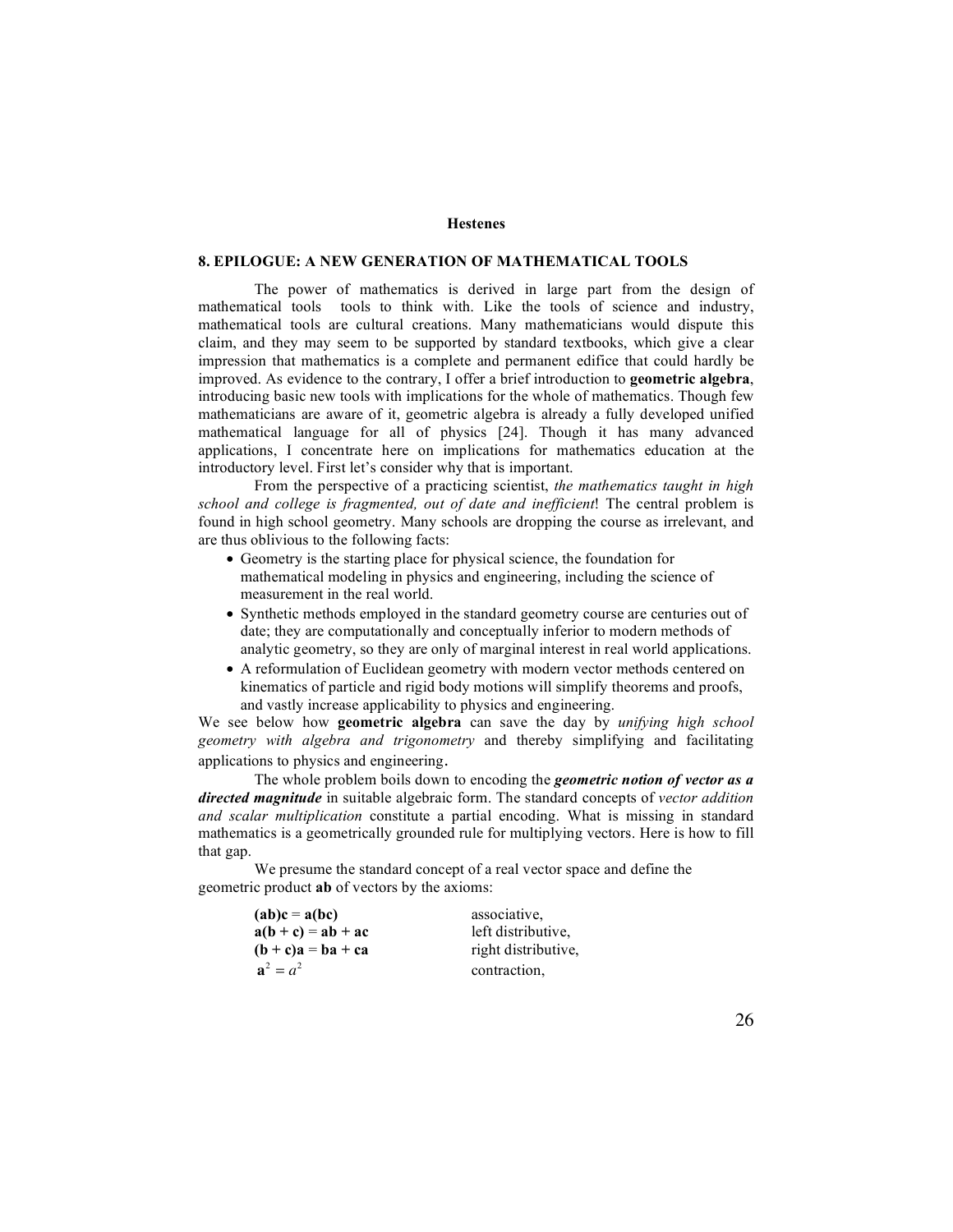where  $a = |\mathbf{a}|$  is a positive scalar called the *magnitude* of **a**, and  $|\mathbf{a}| = 0$  implies that  $a = 0$ .

These axioms are almost identical to the axioms for ordinary scalar algebra. The main difference is that we need two distributive rules because multiplication is not assumed to be commutative. It is the unassuming contraction rule that sets geometric algebra apart from other associative algebras. Among its many consequences, it implies that the zero scalar and the zero vector are one and the same:

Our main task is to elucidate the geometric meaning of the product **ab**, because that is what gives the algebra its unique power. Historically, the axioms were designed to encode geometric relations [24], so they are by no means arbitrary. We do the reverse here to take advantage of the reader's prior knowledge.

To move quickly to something familiar, we use the geometric product to define the familiar *inner product*:

 $\mathbf{a} \cdot \mathbf{b} \equiv \frac{1}{2} (\mathbf{a} \mathbf{b} + \mathbf{b} \mathbf{a}) = \mathbf{b} \cdot \mathbf{a}$ .

To prove that this is identical to the usual Euclidian inner product, we use the axioms to derive the usual *law a of cosines*, thus

 $(a + b)^2 = a^2 + b^2 + (ab + ba) = a^2 + b^2 + 2a \cdot b$ .

It follows that we can write

 $\mathbf{a} \cdot \mathbf{b} = ab \cos \theta$ ,

where, of course,  $\theta$  is the angle between the vectors. This is, in fact, a convenient algebraic definition for the cosine.

Now, to see quickly that we have something genuinely new here, suppose that the vectors are *orthogonal*, which is to say that the inner product vanishes, whence

 $ab = -ba$ .

Thus, orthogonality is encoded as anticommutivity in geometric algebra. It is easy to prove also that collinearity is encoded as commutativity.

But what is this new entity **ab**? It is neither scalar nor vector. To interpret it, let us first assume that **a** and **b** are orthogonal unit vectors and denote it by a suggestive symbol:  $\mathbf{i} = \mathbf{a} \mathbf{b}$ . Then we can use anticommutivity to prove

$$
\mathbf{i}^2 = (\mathbf{a}\mathbf{b})^2 = (-\mathbf{b}\mathbf{a})(\mathbf{a}\mathbf{b}) = -\mathbf{a}^2\mathbf{b}^2 = -1.
$$

Thus, **i** is a truly geometric  $\sqrt{-1}$ . It is not a scalar, but it can be factored into a product of orthogonal unit vectors, and it can be proved that any such pair of vectors determine the same **i** . In other words **i** is a unique property of a Euclidean plain. To understand this better, we turn to the general case.

It is convenient to define an antisymmetric *outer product* by

 $\mathbf{a} \wedge \mathbf{b} \equiv \frac{1}{2} (\mathbf{a} \mathbf{b} - \mathbf{b} \mathbf{a}) = -\mathbf{b} \wedge \mathbf{a}$ 

We can assign a magnitude  $|\mathbf{a} \wedge \mathbf{b}|$  to this quantity by

**a**  $\wedge$  **b**|<sup>2</sup> = -(**a**  $\wedge$  **b**)<sup>2</sup> = **a**<sup>2</sup>**b**<sup>2</sup> -(**a** · **b**)<sup>2</sup>.

The quantity  $\mathbf{a} \wedge \mathbf{b}$  is called a bivector, and it can be interpreted geometrically as an

27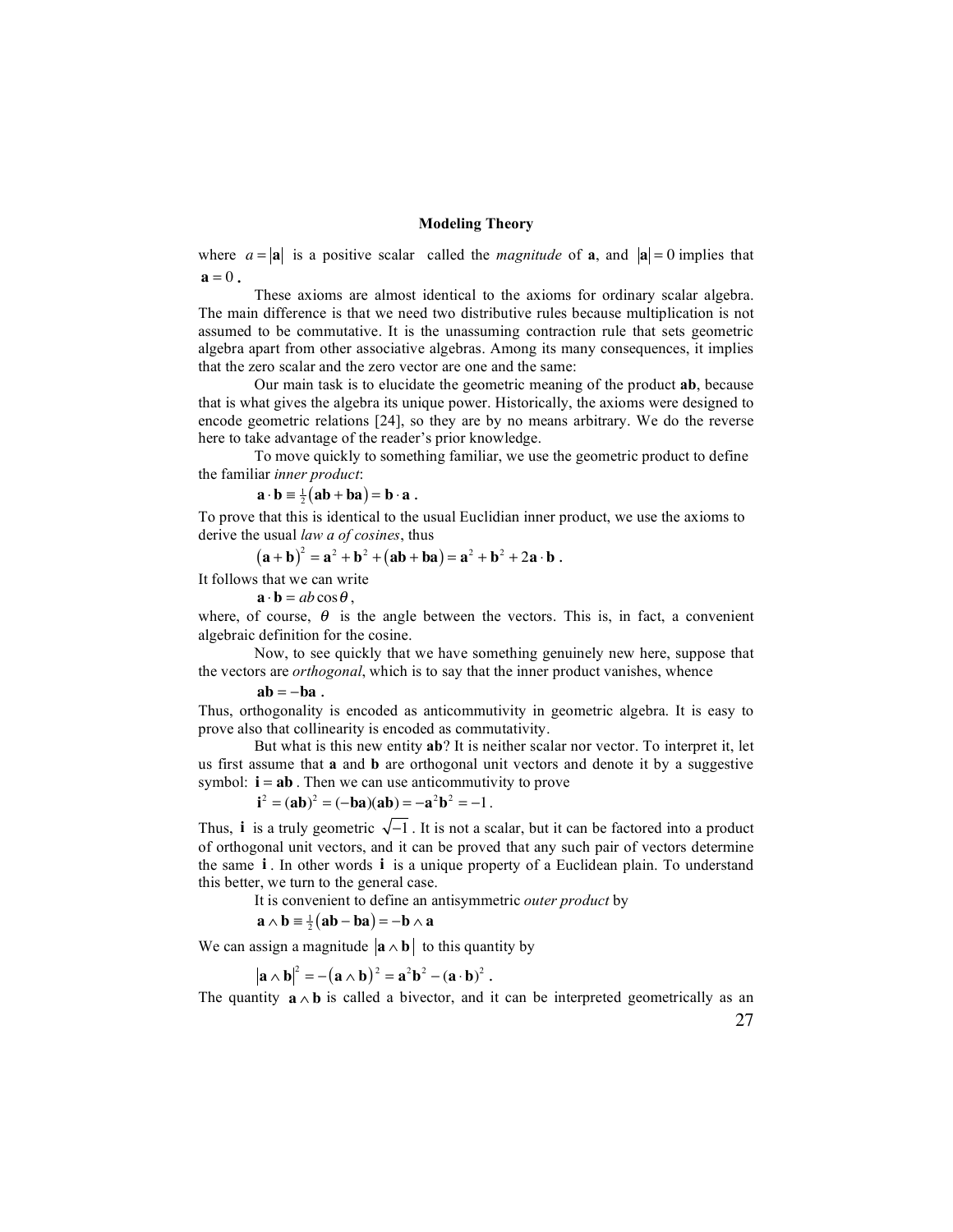oriented plane segment, as shown in Fig. 7. It differs from the conventional vector cross product  $\mathbf{a} \times \mathbf{b}$  in being intrinsic to the plane. Note that the dimension of the vector space has been left unspecified, so all our considerations are quite general.



**Fig. 7.** Bivectors  $\mathbf{a} \wedge \mathbf{b}$  and  $\mathbf{a} \wedge \mathbf{b}$  represent plane segments of opposite orientation as specified by a "parallelogram rule" for drawing the segments.

To make connection with trigonometry we can write

 $|\mathbf{a} \wedge \mathbf{b}| = ab \sin \theta$  and  $\mathbf{a} \wedge \mathbf{b} = \mathbf{i} |\mathbf{a} \wedge \mathbf{b}| = ab \mathbf{i} \sin \theta$ ,

where **i** has been introduced as a *unit oriented area for the plane* containing **a** and **b.**  Note that this can be regarded as defining  $\sin \theta$ .

Now we return to the geometric product note that it has the unique decomposition into symmetric and antisymmetric parts:

 $ab = a \cdot b + a \wedge b$ 

We have noted the geometric meanings of the parts, but what is the meaning of the whole? To relate it to something familiar, we give it a symbol and a trigonometric expression:

 $z \equiv ab = \lambda U$  where  $U = \hat{\mathbf{a}}\hat{\mathbf{b}} = \cos\theta + \mathbf{i}\sin\theta = e^{\mathbf{i}\theta}$ 

with  $\lambda = ab$ . This is the familiar form for a *complex number*, with inner and outer products corresponding to real and imaginary parts. It has all the familiar properties of complex numbers fully integrated with additional properties relating to vectors. In particular, multiplication on any vector **c** in the plane of **i**

rotates the vector by angle  $\theta$  and rescales it by  $\lambda$ , as expressed by

$$
z \mathbf{c} \equiv \mathbf{abc} = \lambda e^{i\theta} \mathbf{c} = \mathbf{d}.
$$

Thus, **the product of two vectors is a complex number, which represents a rotation-dilation in a plane.** As shown in Fig. 8, it can be depicted geometrically as a directed arc (curved arrow), just as a vector is depicted as a straight arrow. See [24] for more details about this interpretation of complex numbers.



**Fig. 8.** A complex number depicted as a directed arc.

We have skipped over some mathematical fine points, but the above account suffices to demonstrate that geometric algebra smoothly integrates the algebra of complex numbers with vectors. Thereby, the powerful tool of complex numbers for reasoning about rotations and plane trigonometry becomes available to students from the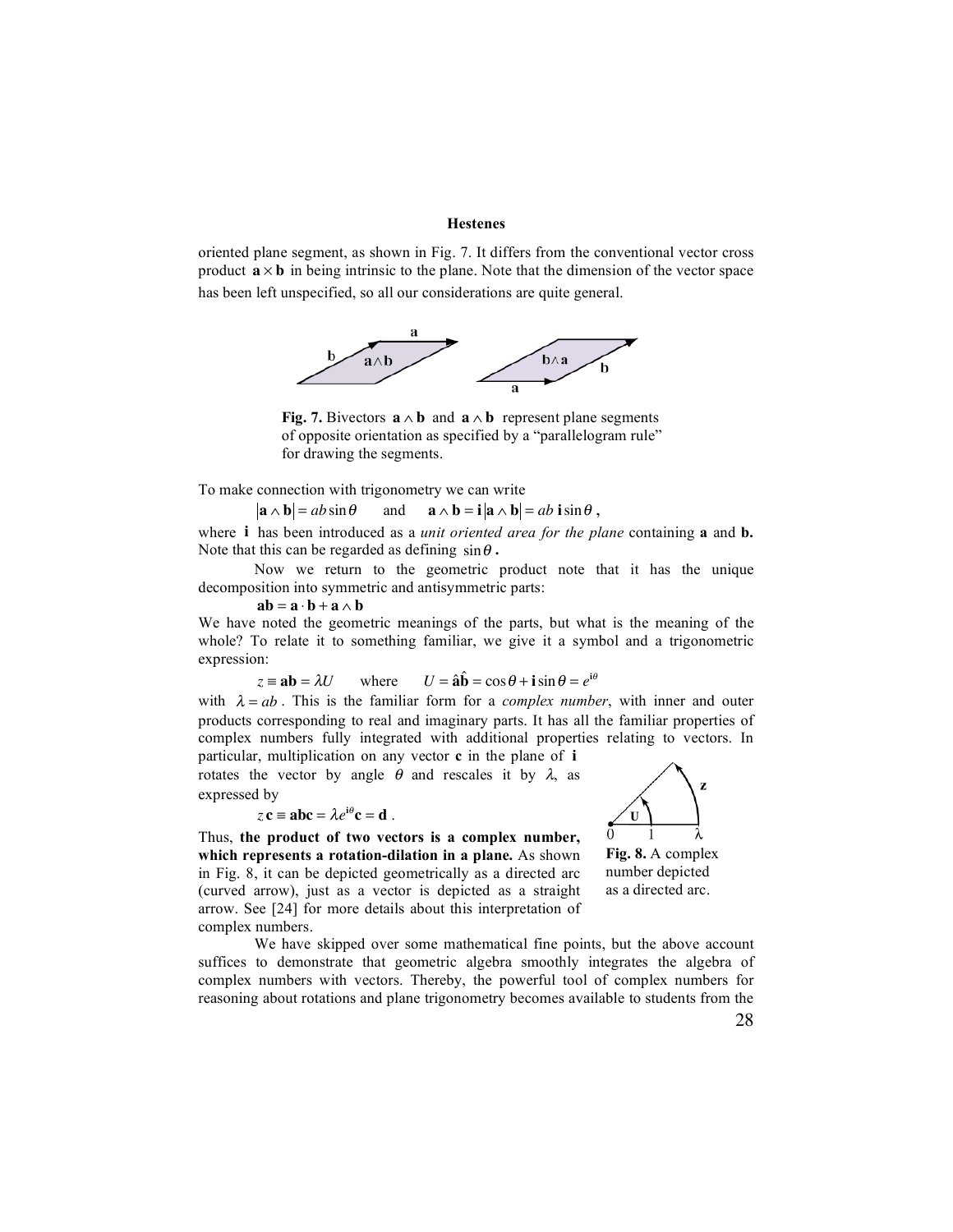beginning. Thereby the artificial distinction between real and complex planes is obliterated, and coordinate-free mathematical modeling is enabled.

Geometric algebra extends all this to three dimensions and beyond. For example, it has been applied to reformulate the entire subject of Newtonian mechanics in coordinate-free form [25]. This includes computation of rotations and rotational dynamics without matrices. Moreover, all this has been generalized to computations in linear algebra without matrices and applications to many other domains of mathematics.

I will not speculate here on the prospects for incorporating geometric algebra into the mathematics curriculum.

#### **REFERENCES**

- [1] Arnold, V.I. (1997), *On Teaching Mathematics.* The long text of his hard-hitting address and traces of its aftershocks are easily found by googling his name.
- [2] Kline, M. (1980), *Mathematics, the loss of certainty.* Oxford U. Press: New, York.
- [3] Hestenes, D. (2007). Notes for a Modeling Theory of Science. Cognition and Physics Education. In A.L. Ellermeijer (ed.) *Modelling in Physics and Physics Education.*  Available at the Modeling Instruction website*:* http://modeling.asu.edu.
- [4] Cassirer, E. *(*1953), *The Philosophy of Symbolic Forms.* Yale U. Press: New Haven. Four volumes.
- [5] Evans, V. & Green, M. *(*2006), *Cognitive Linguistics, an Introduction.* Lawrence Erlbaum: London.
- [6] Croft, W. & Cruse, D.A. *(*2004), *Cognitive Linguistics.* Cambridge U Press: Cambridge.
- [7] Kant, I. (1781, 1787). *Critique of Pure Reason* (Palgrave Macmillan, 2003). German editions translated by Norman Kemp Smith (1929).
- [8] Lakoff, G. & Johnson, M. (1999), *Philosophy in the Flesh.* Basic Books: New York.
- [9] Goldman, S., Graesser, A. & van den Broek, P, *(*2001), *Narrative Comprehension, Causality and Coherence.* Lawrence Earlbaum: London.
- [10] Shapiro, S. (1997), *Philosophy of Mathematics, structure and ontology.* Oxford U Press: New York.

[11] Lakoff, G. & Núñez, R. (2000), *Where mathematics comes from.* (Basic Books, New York).

- [12] Hadamard, J. (1945). *An Essay on the Psychology of Invention in the Mathematical Field.* Dover: New York.
- [13] Cassam, Q. (2007), *the possibility of knowledge*. Oxford U Press: Oxford.
- [14] Hertz, H, (1956), *The Principles of Mechanics.* Dover: New York.
- [15] diSessa, A. (1993), Toward an Epistemology of Physics, *Cognition & Instruction* **10:** 105-225.
- [16] Sherin, B. (2006). Common sense clarified: Intuitive knowledge and its role in physics expertise. *Journal of Research in Science Teaching* **43**: 535–555.
- [17] Sherin, B. (2001). How students understand physics equations. *Cognitive Science* **19**: 479541.